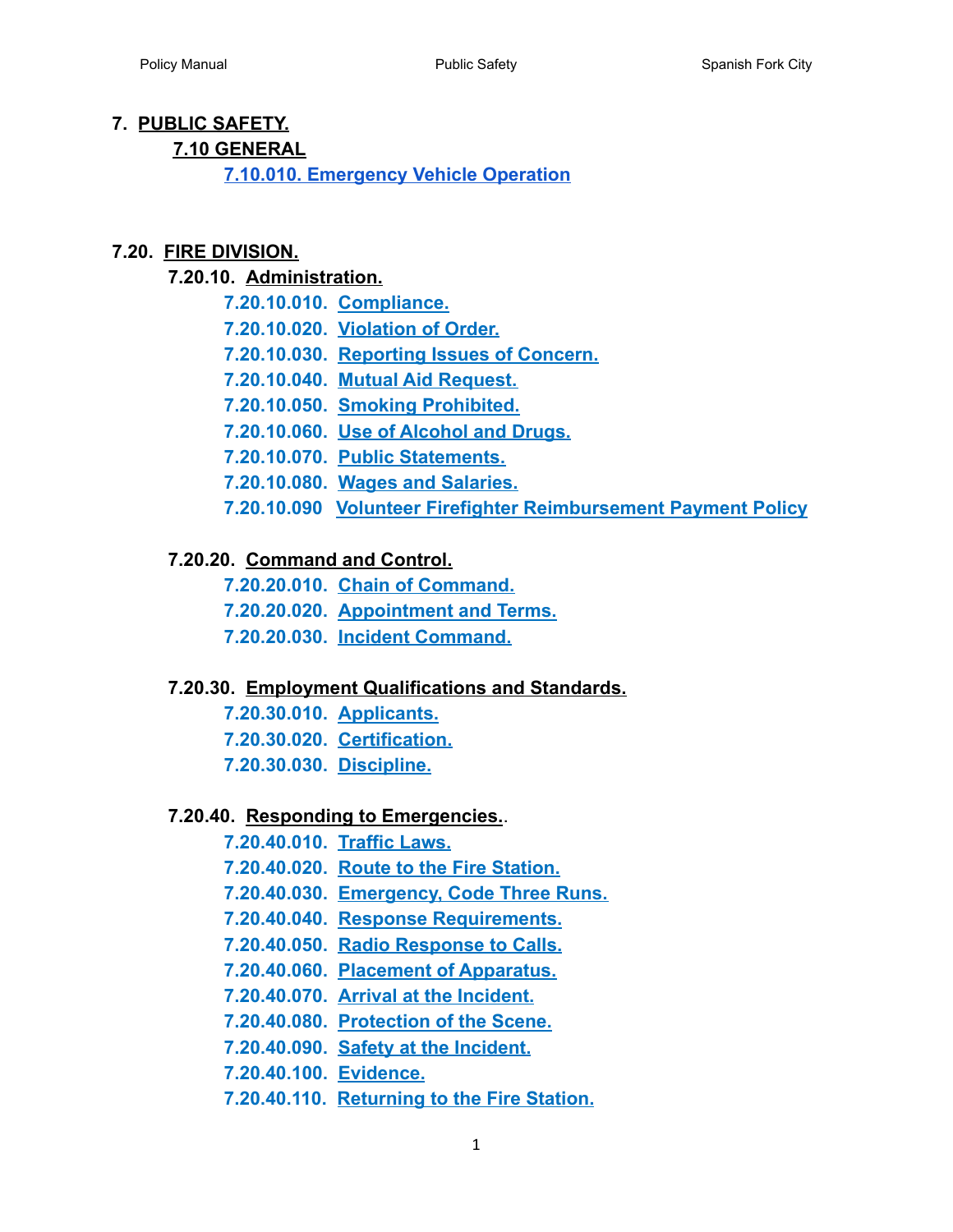- <span id="page-1-0"></span>**7.20.40.120. [Items Found at the Scene.](#page-17-2)**
- <span id="page-1-1"></span>**7.20.40.130. [Fire Involving Mail.](#page-18-0)**
- <span id="page-1-3"></span><span id="page-1-2"></span>**7.20.40.140. [Response.](#page-18-1)**
- **7.20.40.150. [Entering, Exiting, and Riding Apparatus.](#page-18-2)**
- <span id="page-1-5"></span><span id="page-1-4"></span>**7.20.40.160. [Alarm During Meetings.](#page-18-3)**
- **7.20.40.170. [Release of Apparatus from the Scene.](#page-18-4)**
- <span id="page-1-6"></span>**7.20.40.180. [Familiarization with the Fire Area.](#page-18-5)**
- **7.20.40.190. [Use of Radios.](#page-18-6)**
- **7.20.40.200. [Order of Response.](#page-19-0)**

#### <span id="page-1-12"></span><span id="page-1-11"></span><span id="page-1-10"></span><span id="page-1-9"></span><span id="page-1-8"></span><span id="page-1-7"></span>**7.20.50. [Clothing, Equipment and Vehicles.](#page-20-0)**

- **7.20.50.010. [Personal Protective Equipment and Vehicles.](#page-20-1)**
- **7.20.50.020. [Care of Personal Protective Equipment](#page-20-2) (PPE).**
- **7.20.50.030. [Self-Contained Breathing Apparatus \(SCBA\).](#page-21-0)**
- <span id="page-1-13"></span>**7.20.50.040. [Tools and Equipment.](#page-21-1)**
- <span id="page-1-14"></span>**7.20.50.050. [Vehicles Ready for Response.](#page-21-2)**
- <span id="page-1-15"></span>**7.20.50.060. [Change of Vehicles, Equipment.](#page-21-3)**
- <span id="page-1-16"></span>**7.20.50.070. [Fire Hose.](#page-22-0)**
- **7.20.50.080. [Fuel.](#page-22-1)**
- **7.20.50.090. [Private Use of Vehicles and Equipment.](#page-22-2)**

#### <span id="page-1-21"></span><span id="page-1-20"></span><span id="page-1-19"></span><span id="page-1-18"></span><span id="page-1-17"></span>**7.20.50. [Training.](#page-23-0)**

- **7.20.50.010. [Scheduled Training.](#page-23-1)**
- **7.20.50.020. Attendance Requirement.**
- **7.20.50.030. [New Members.](#page-23-2)**
- **7.20.50.040. [Apparatus Training.](#page-24-0)**

#### <span id="page-1-24"></span><span id="page-1-23"></span><span id="page-1-22"></span>**7.20.60. [Reports.](#page-25-0)**

- **7.20.60.010. [Completing Reports.](#page-25-1)**
- **7.20.60.020. Approving Reports.**

#### <span id="page-1-25"></span>**7.20.70. [Rescue.](#page-26-0)**

**7.20.70.010. [Responsibility and Purpose.](#page-26-1)**

#### <span id="page-1-29"></span><span id="page-1-28"></span><span id="page-1-27"></span><span id="page-1-26"></span>**7.30. [EMERGENCY MEDICAL SERVICES \(EMS\) DIVISION.](#page-27-0)**

- <span id="page-1-31"></span><span id="page-1-30"></span>**7.30.10. [Administration.](#page-27-1)**
	- **7.30.10.010. [Policy Compliance.](#page-27-2)**
	- **7.30.10.020. [Violation of Order.](#page-27-3)**
	- **7.30.10.030. [Reporting Issues of Concern.](#page-27-4)**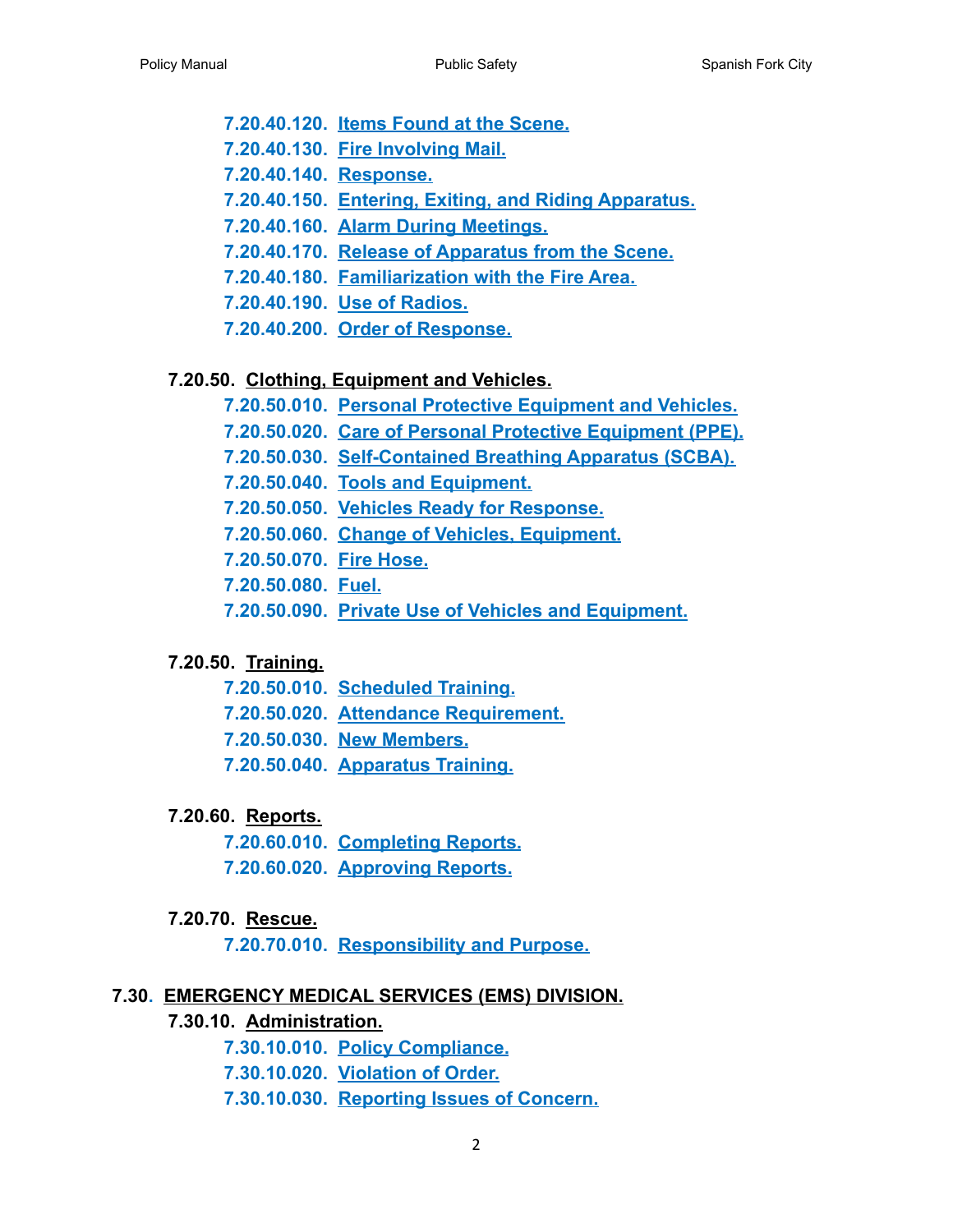<span id="page-2-2"></span><span id="page-2-1"></span><span id="page-2-0"></span>**7.30.10.040. [Mutual Aid Request.](#page-27-5) 7.30.10.050. [Smoking Prohibited.](#page-28-0) 7.30.10.060. [Retention/Attraction Bonus Program.](#page-28-1) 7.30.10.070 [Public Statements.](#page-29-0) 7.30.10.080. [Salaries and Wages.](#page-29-1) [7.30.10.090. Planned Recognition Program](#page-29-2)**

#### <span id="page-2-6"></span><span id="page-2-5"></span><span id="page-2-4"></span><span id="page-2-3"></span>**7.30.20. [Command and Control.](#page-31-0)**

**7.30.20.010. [Chain of Command.](#page-31-1)**

**7.30.20.020. [Appointment and Terms.](#page-31-2)**

#### <span id="page-2-7"></span>**7.30.30. [Employment Qualifications and Standards.](#page-32-0)**

**7.30.30.010. [Applicants.](#page-32-1)**

**7.30.30.020. [Response to Calls.](#page-32-1)**

**7.30.30.030. [Volunteers.](#page-32-1)**

**7.30.30.040. [Personal Responsibility for Shift Coverage.](#page-32-1)**

#### <span id="page-2-11"></span><span id="page-2-10"></span><span id="page-2-9"></span><span id="page-2-8"></span>**7.30.40. [Responding to Emergencies.](#page-34-0)**

- **7.30.40.010. [Traffic Laws.](#page-34-1)**
- **7.30.40.020. [Route to Station.](#page-34-2)**
- **7.30.40.030. Response Requirements.**
- <span id="page-2-12"></span>**7.30.40.040. [Radio Response to Calls.](#page-34-3)**
- **7.30.40.050. [Placement of Ambulance.](#page-34-4)**
- <span id="page-2-13"></span>**7.30.40.060. [Safety at Scene.](#page-35-0)**
- **7.30.40.070. [Use of Radio.](#page-35-1)**

#### <span id="page-2-19"></span><span id="page-2-18"></span><span id="page-2-17"></span><span id="page-2-16"></span><span id="page-2-15"></span><span id="page-2-14"></span>**7.30.50. [Clothing, Equipment and Vehicles.](#page-36-0)**

- **7.30.50.010. [Protective Gear.](#page-36-1)**
- **7.30.50.020. [Volunteer Appearance.](#page-36-2)**
- **7.30.50.030. [Tools and Equipment.](#page-36-3)**
- <span id="page-2-20"></span>**7.30.50.040. [Vehicles Ready for Response.](#page-36-4)**
- <span id="page-2-21"></span>**7.30.50.050. [Stocking Requirements.](#page-36-5)**
- **7.30.50.060. Private Use of Vehicle.**
- **7.30.50.070. [Familiarization with City.](#page-37-0)**

#### <span id="page-2-26"></span><span id="page-2-25"></span><span id="page-2-24"></span><span id="page-2-23"></span><span id="page-2-22"></span>**7.30.60. [Training.](#page-38-0)**

- **7.30.60.010. [Scheduled Training.](#page-38-1)**
- **7.30.60.020. [Scheduled Meetings.](#page-38-2)**
- **7.30.60.030. [Attendance Requirements.](#page-38-3)**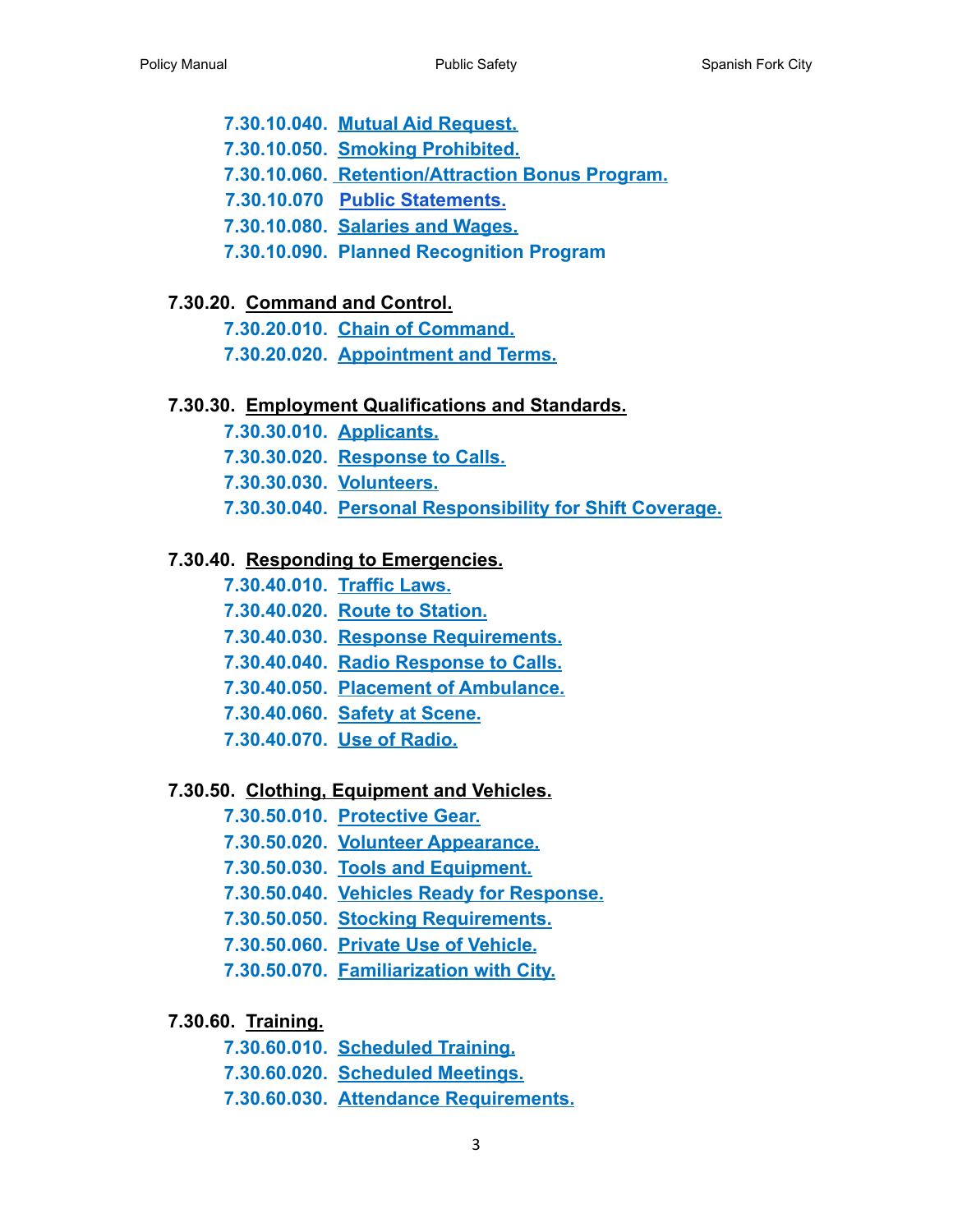<span id="page-3-1"></span><span id="page-3-0"></span>**7.30.60.040. [Extended Absence.](#page-39-0) 7.30.60.050. [EMT Training Requirements.](#page-39-1) 7.30.60.060. [Emergency Medical Services \(EMS\) Conferences.](#page-39-2) 7.30.60.070. Advance Notification for Non-Attendance.**

#### <span id="page-3-4"></span><span id="page-3-3"></span><span id="page-3-2"></span>**7.30.70. [Reports.](#page-41-0)**

**7.30.70.010. [Reports.](#page-41-1)**

#### <span id="page-3-8"></span><span id="page-3-7"></span><span id="page-3-6"></span><span id="page-3-5"></span>**7.30.80. [Transporting of Patients.](#page-42-0)**

- **7.30.80.010. [Parent of Minor.](#page-42-1)**
- **7.30.80.020. [Request of Law Enforcement.](#page-42-2)**
- **7.30.80.030. [Elderly Patient Spouse.](#page-42-3)**
- **7.30.80.040. [Crew Chief Discretion.](#page-42-4)**
- <span id="page-3-11"></span><span id="page-3-10"></span><span id="page-3-9"></span>**7.30.90. [Emergency Medical Service \(EMS\) Badge Policy.](#page-43-0)**
	- **7.30.90.010. [Emergency Medical Service \(EMS\) Badge](#page-43-1) Policy.**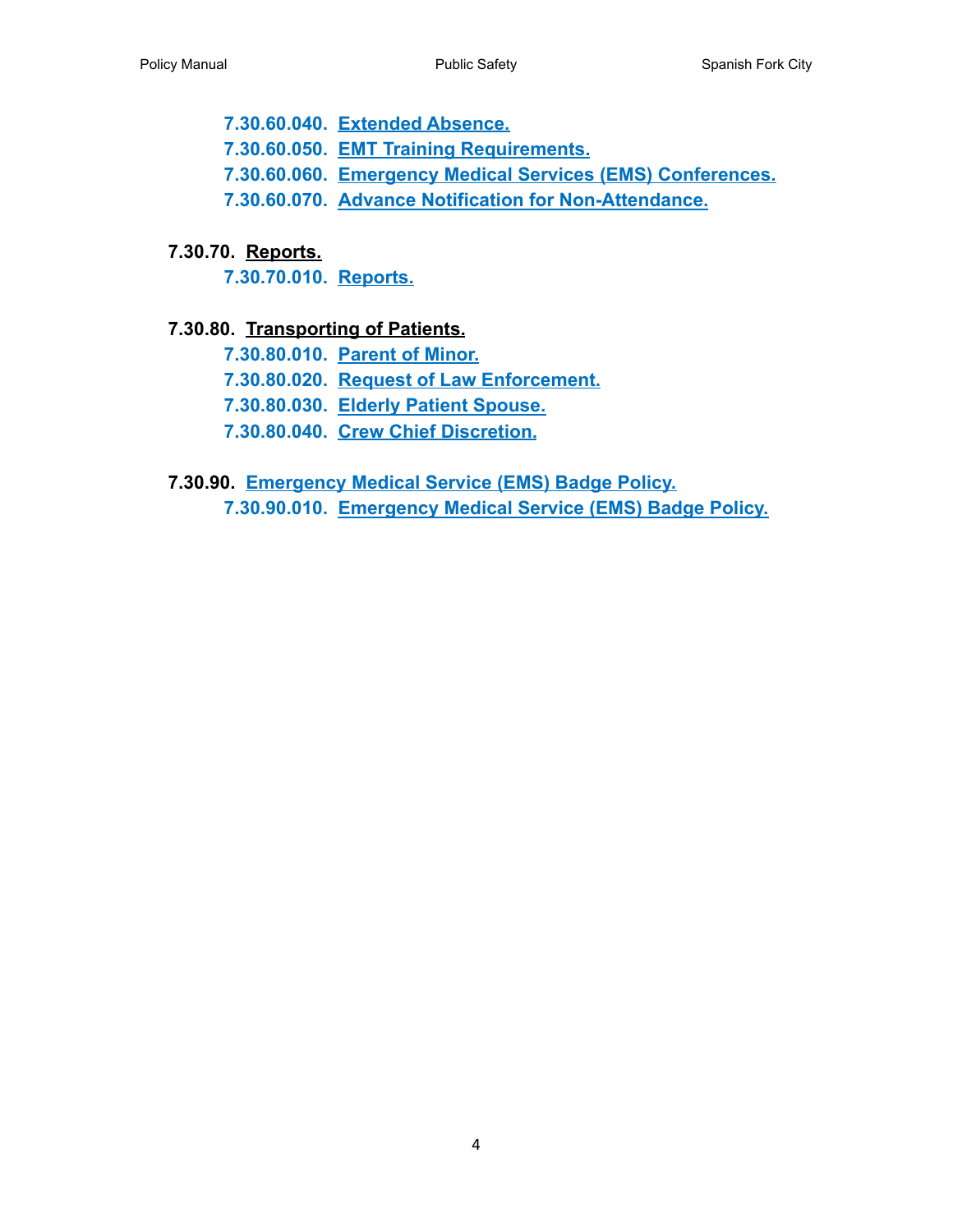#### **7. PUBLIC SAFETY.**

#### <span id="page-4-0"></span>**7.10 General**

# **[7.10.010. Emergency Vehicle Operation](https://olathe.municipal.codes/Code/10.01.010)**

A. The operator of an authorized emergency vehicle may exercise the privileges granted under Utah State Code Annotated 41-6a-212.

B. As used in this section, "marked authorized emergency vehicle" means an authorized emergency vehicle that:

> a. has emergency lights that comply with UCA 41-6a-1601 affixed to the top of the vehicle; or is displaying an identification mark designating the vehicle as the property of an entity that is authorized to operate emergency vehicles in a conspicuous place on both sides of the vehicle.

C. The operator of an authorized emergency vehicle may exercise the privileges granted under this section when responding to an emergency call but not upon returning from an emergency call.

D. The operator of an authorized emergency vehicle may:

a. park or stand, irrespective of the provisions of the Traffic Code, Utah Code, Title 41, Chapter 6a;

b. proceed past a red or stop signal or stop sign, but only after slowing down as may be necessary for safe operation

c. exceed the maximum speed limits, unless prohibited by a local highway authority under UCA 41-6a-208; or

d. disregard regulations governing direction of movement or turning in specified directions.

E. Privileges granted under this section to the operator of an authorized emergency vehicle apply only when;

a. the operator of the vehicle sounds an audible signal under UCA 41-6a-1625; which states in part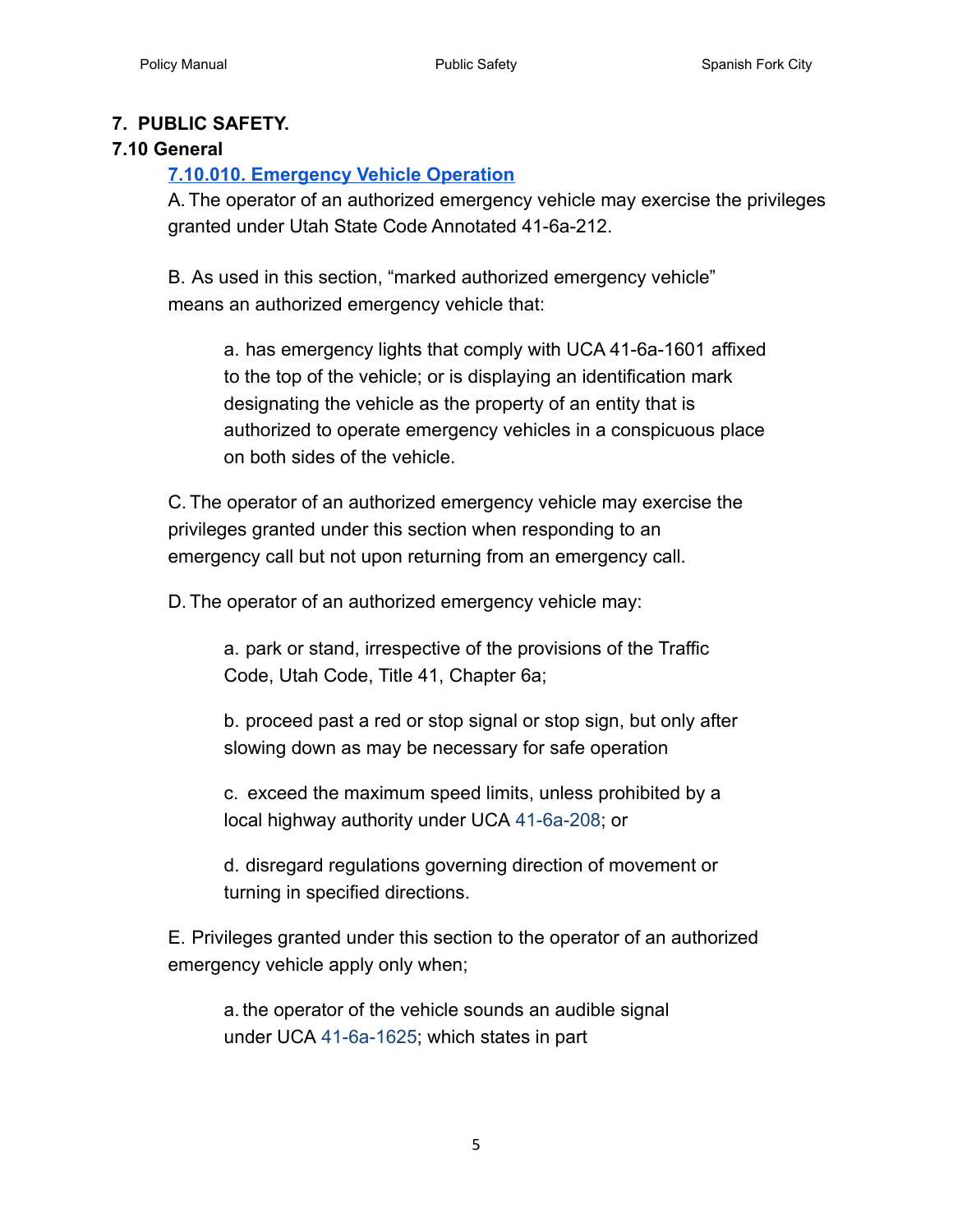i. An authorized emergency vehicle shall be equipped with a siren,...capable of emitting sound audible under normal conditions from a distance of not less than 500 feet.

ii. The siren on an authorized emergency vehicle may not be used except:

> 1. When the vehicle is operated in response to an emergency call.

2.Participation in an authorized city function such as a parade.

> iii. The operator of an authorized emergency vehicle shall sound the siren in accordance with this section when reasonably necessary to warn pedestrians and other vehicle operators of the approach of the authorized emergency vehicle.

F.Spanish Fork City has pre-emptive operation of signal lights at intersections within Spanish Fork. Operators of authorized emergency vehicles shall follow the guidelines set forth for this system and understand it's capabilities;

a. The City's traffic signal system is computerized.

b. The signals can be preempted by use of special equipment installed in authorized emergency vehicles.

c. The City has installed the Opticom Emergency Vehicle Preemption system at various intersections throughout the City.

d. This device is a tool to assist in operating authorized emergency vehicles in a safer manner.

e. This does not relieve the operator from using due caution and prudent judgement while entering intersections.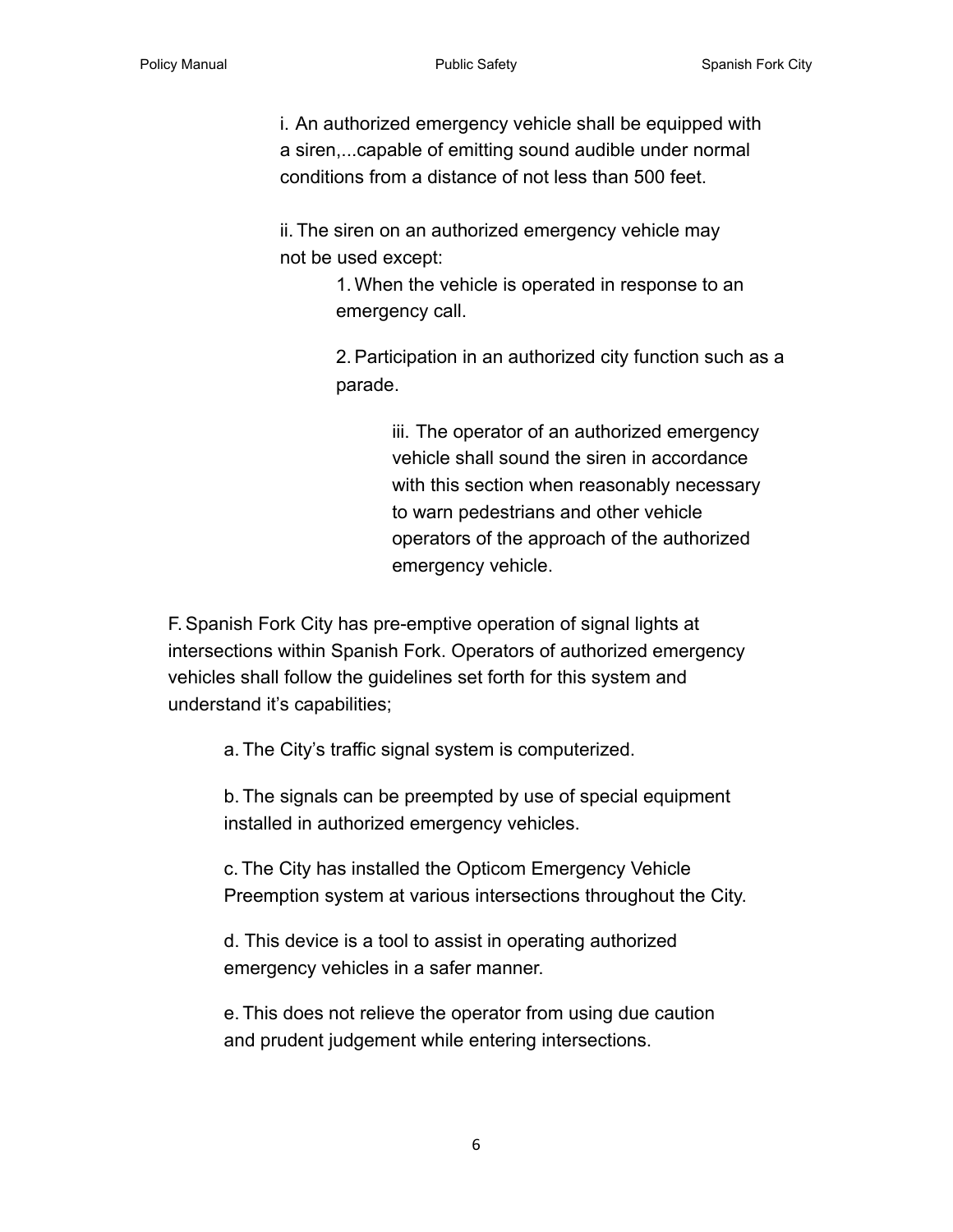f. Operators of emergency vehicles shall abide by UCA 41-6a-212.

g. Emergency vehicle operators must be aware that the emitter does not immediately change the traffic signal.

h. Emergency vehicle operators must be aware that pedestrian crossing lights have a priority over the preemption system and be allowed to finish its cycle prior to activating the emitter's signal to change the traffic light.

i. The use of the Opticom system does not change the department's policy and UCA 41-6a-212 in regards to response to calls.

j. Public Safety personnel operating emergency vehicles may proceed through traffic control devices only after the driver is reasonably assured that he or she can do so safely.

k.Extreme caution and adherence to this policy shall be exercised when entering intersections involving high speed and high volume traffic intersections such as U.S. 6.

G. When emergency signals are used, the operator will follow Utah State Code as well as perform in a manner set forth in the following guidelines:

a. Arrive at the emergency scene as quickly, and as safely as possible.

b.Be alert and exercise due care.

c.Keep speed at a level which enables you to avoid hazards.

d Keep vehicles under control at all times.

e. When driving at high speeds use sirens and red lights.

f. Keep as near to the center of the roadway as possible.

g. Never pass on the right except when no other course is open

-- proceed with extreme caution.

h. Allow motorists and pedestrians an opportunity to yield the right of way.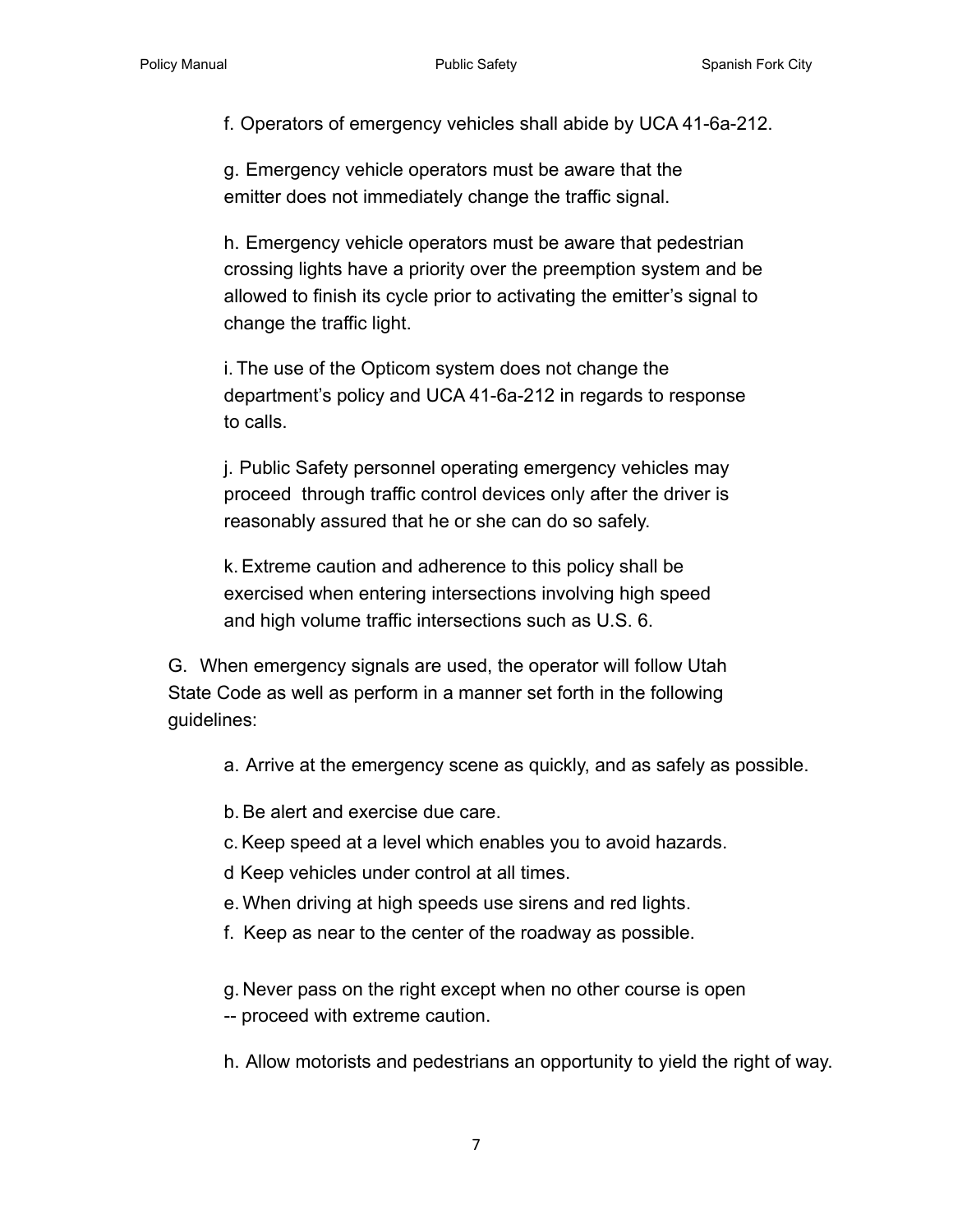i. Drive with due regard for the safety of all persons.

H. The rules and privileges granted under this section do not relieve the operator of an authorized emergency vehicle of the duty to act as a reasonably prudent emergency vehicle operator under the circumstances

I. All emergency vehicle operators will be trained in emergency vehicle operations annually and prior to operating an emergency vehicle.

a . Training must be conducted by POST certified Emergency Vehicle Operations instructors.

> i. The initial training will consist of both a simulated road instruction and classroom instruction, thereafter an annual training will be conducted for each emergency vehicle operator with a rotating schedule of simulated road instruction and classroom instruction.

ii. Training shall be documented by EMS and Fire leadership in training logs and Public Safety Department Mandatory Training Log.

iii.Those that do not receive and/or pass the annual training will not be allowed to operate an emergency vehicle.

> 1. EMS and Fire Leadership will have personal contact with those that do not receive/pass the training to inform them they are not allowed to operate an emergency vehicle until receiving/passing the training.

2. EMS and Fire Leadership will notify the Director of Public Safety of those names that have been contacted for failure to receive/pass the instruction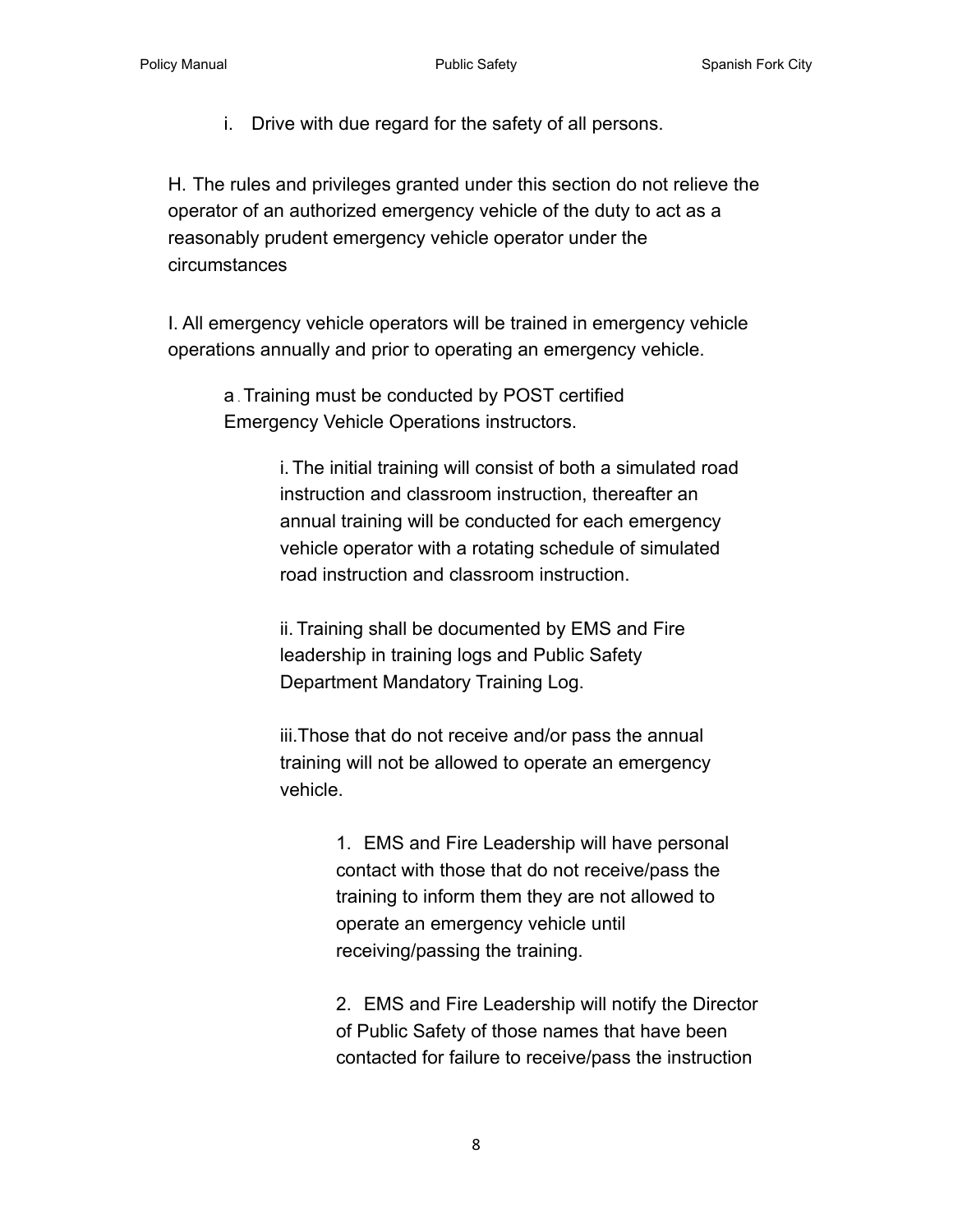and future plans to provide the training and or separation from duties.

*(created November 22, 2021 Admin Order 04-21)*

#### <span id="page-8-0"></span>**7.20. [FIRE DIVISION.](#page-0-0)**

#### <span id="page-8-1"></span>**7.20.10. Administration**

| 7.20.10.010. Policy Compliance.           |
|-------------------------------------------|
| 7.20.10.020. Violation of Order.          |
| 7.20.10.030. Reporting Issues of Concern. |
| 7.20.10.040. Mutual Aid Request.          |
| 7.20.10.050. Smoking Prohibited.          |
| 7.20.10.060. Use of Alcohol and Drugs.    |
| 7.20.10.070. Public Statements.           |
| 7.20.10.080. Wages and Salaries.          |

#### <span id="page-8-2"></span>**7.20.10.010. [Compliance.](#page-0-1)**

All firefighters shall familiarize themselves with, and conform to the rules and regulations, policies, standard operating procedures (SOP), and orders of Spanish Fork City as they affect their duties and the operation of the Fire Division.

#### <span id="page-8-3"></span>**7.20.10.020. [Violation of Order.](#page-0-2)**

Violation of any rule, regulation, policy, and/or order of the city or verbal order of an officer shall be reported through proper channels to the Fire Chief and/or Assistant Fire Chief for proper action. Violation will be punishable by admonishment, reprimand, probation, suspension or dismissal as outlined in the Personnel Policy §**1.20.80.**

#### <span id="page-8-4"></span>**7.20.10.030. [Reporting Issues of Concern.](#page-0-3)**

All members shall notify the Fire Chief promptly concerning any and all matters brought to their attention, which may affect the interest and welfare of the division. When a question of interpretation of any rule, regulation, order, or policy arises, it shall be submitted to the Fire Chief or Assistant Fire Chief. A written statement may be requested by the Fire Chief or Assistant Fire Chief to resolve issues if it is deemed necessary. Appropriate authorities will then make a ruling for review with the Director of Public Safety.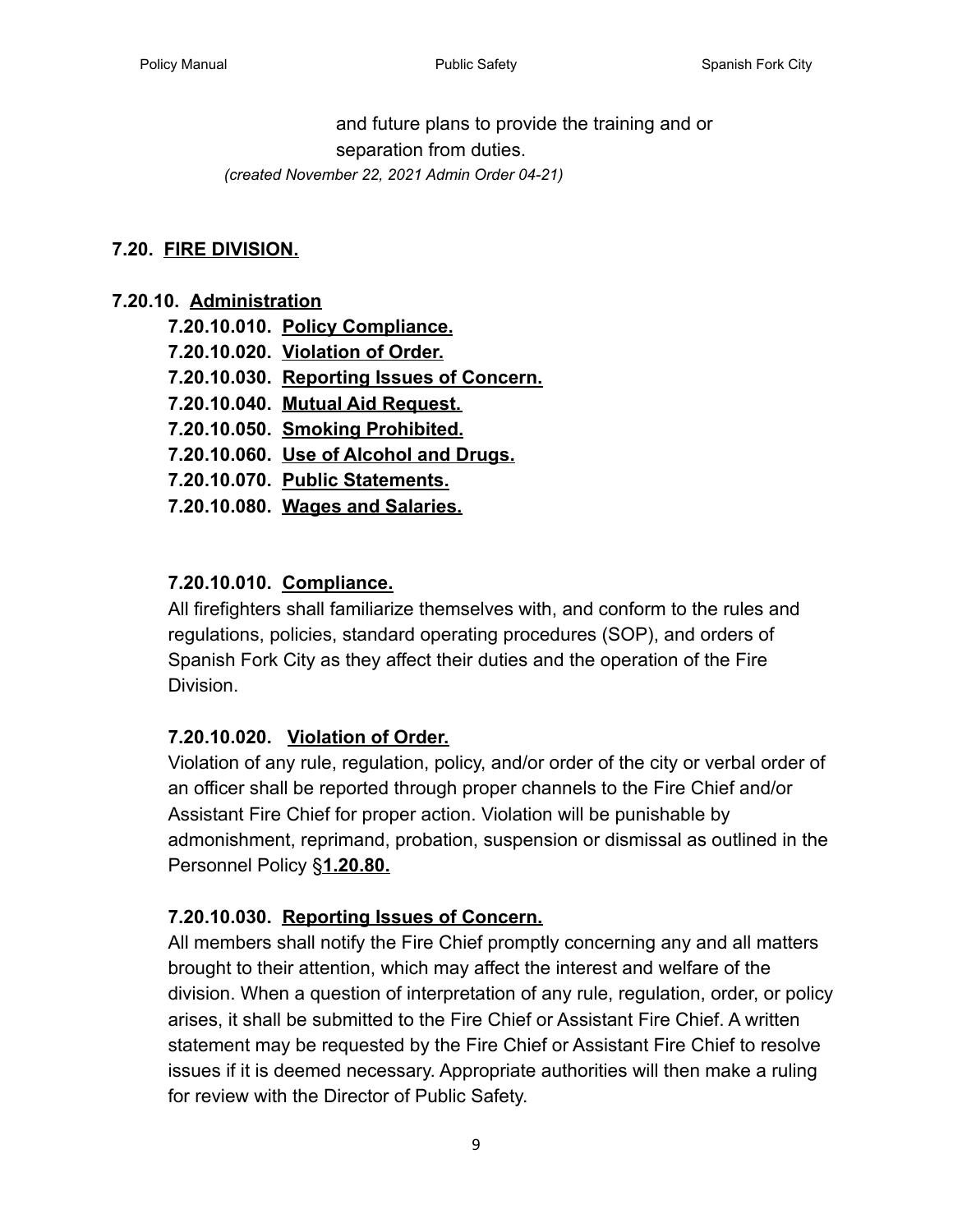# <span id="page-9-0"></span>**7.20.10.040. [Mutual Aid Request.](#page-0-4)**

Request for mutual aid will be made only by the Director of Public Safety, Fire Chief, Assistant Fire Chief, officer in charge, or senior firefighter at the incident. In the event of a request for mutual aid to our city, one member of this division will be assigned to each responding unit to coordinate its use as needed at the scene.

# <span id="page-9-1"></span>**7.20.10.050. [Smoking Prohibited.](#page-0-5)**

There shall be no smoking in or on fire vehicles, nor shall there be smoking in the fire station, nor at the scene of any incident. Smoking will be allowed in the general proximity of an incident if it is done in a designated area. The officer in charge will designate a smoking area at the incident.

# <span id="page-9-2"></span>**7.20.10.060. [Use of Alcohol and Drugs.](#page-0-6)**

The Spanish Fork City drug and alcohol policy is applicable to all members of the fire division. All members are to be familiar with it. (Personnel Policy §1.50.020.)

# <span id="page-9-3"></span>**7.20.10.070. [Public Statements.](#page-0-7)**

A. Information relative to the affairs of the fire division shall only be furnished to personnel connected with the public safety department or the city manager's office. Members are not authorized to make statements to the news media or general public concerning any incident responded to by the fire division. The officer in charge will dispense information required at the incident. News releases, public statements or statistical information or similar information concerning department affairs and activities shall be handled by the Director of Public Safety.

# <span id="page-9-4"></span>**7.20.10.080. [Wages and Salaries.](#page-0-8)**

Volunteers do not receive an hourly wage or salary. However, in gratitude for their service and in recognition of the inconvenience their service places on each individual, the City offers a stipend, paid every month. Stipends are set by the City Council through its annual budget process. *(Amended July 2016)*

# <span id="page-9-5"></span>**7.20.10.090 [Volunteer Firefighter Reimbursement Payment](#page-0-9) Policy**

Volunteer firefighters should not expect, but may be paid a nominal fee for the sacrifices that they made throughout the year to attend to state or federally reimbursed fires. If a nominal fee is paid, it will be paid in December. The overall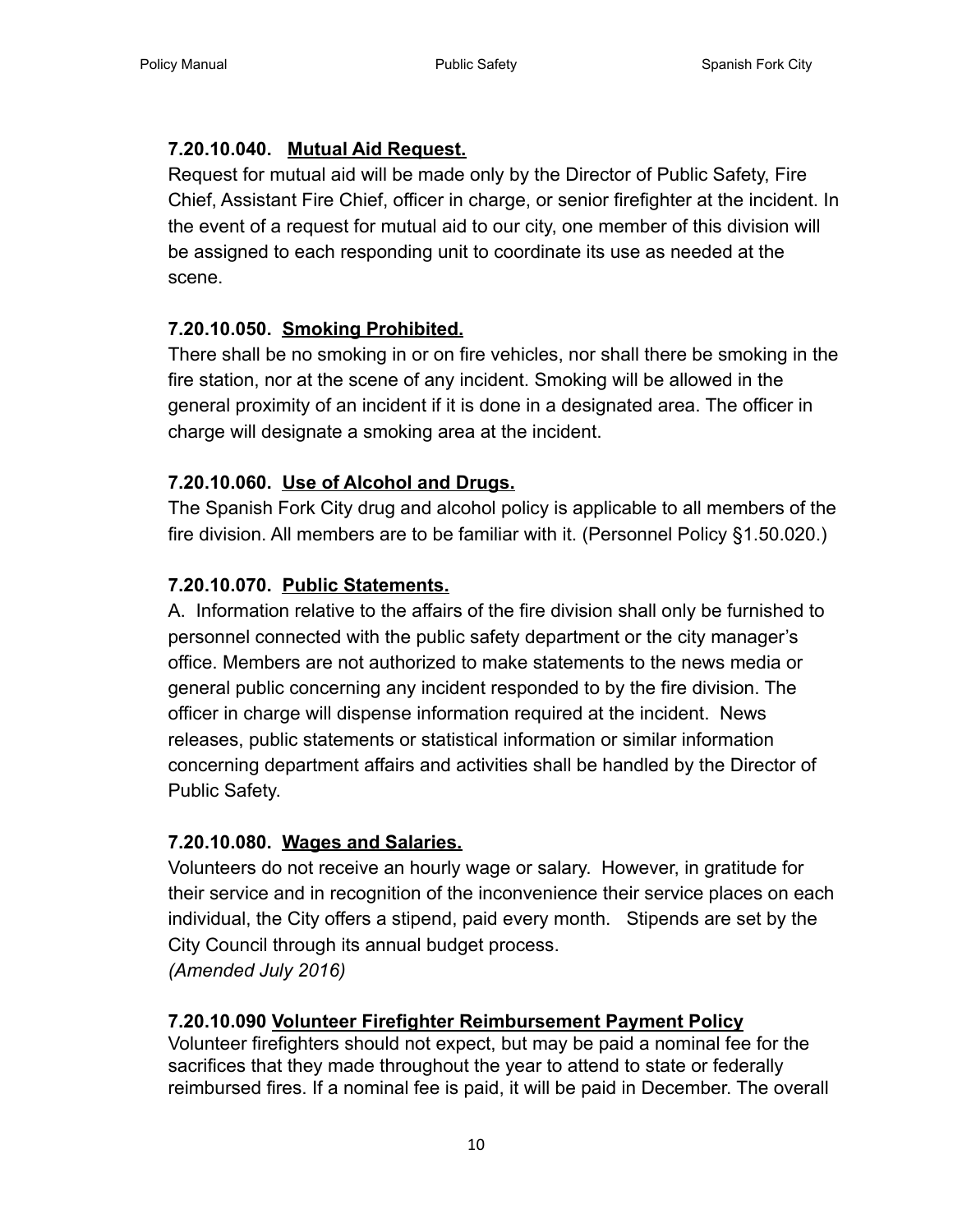annual nominal fee payments, for volunteer firefighters, shall not exceed 20% of the average annual compensation that a fulltime firefighter would receive. The average annual compensation will be determined using the same compensation study as the city uses to determine the salary ranges for other positions within the city. The nominal fee distributed will be determined by the sacrifice rendered. *(Approved December 2018, March 2019)*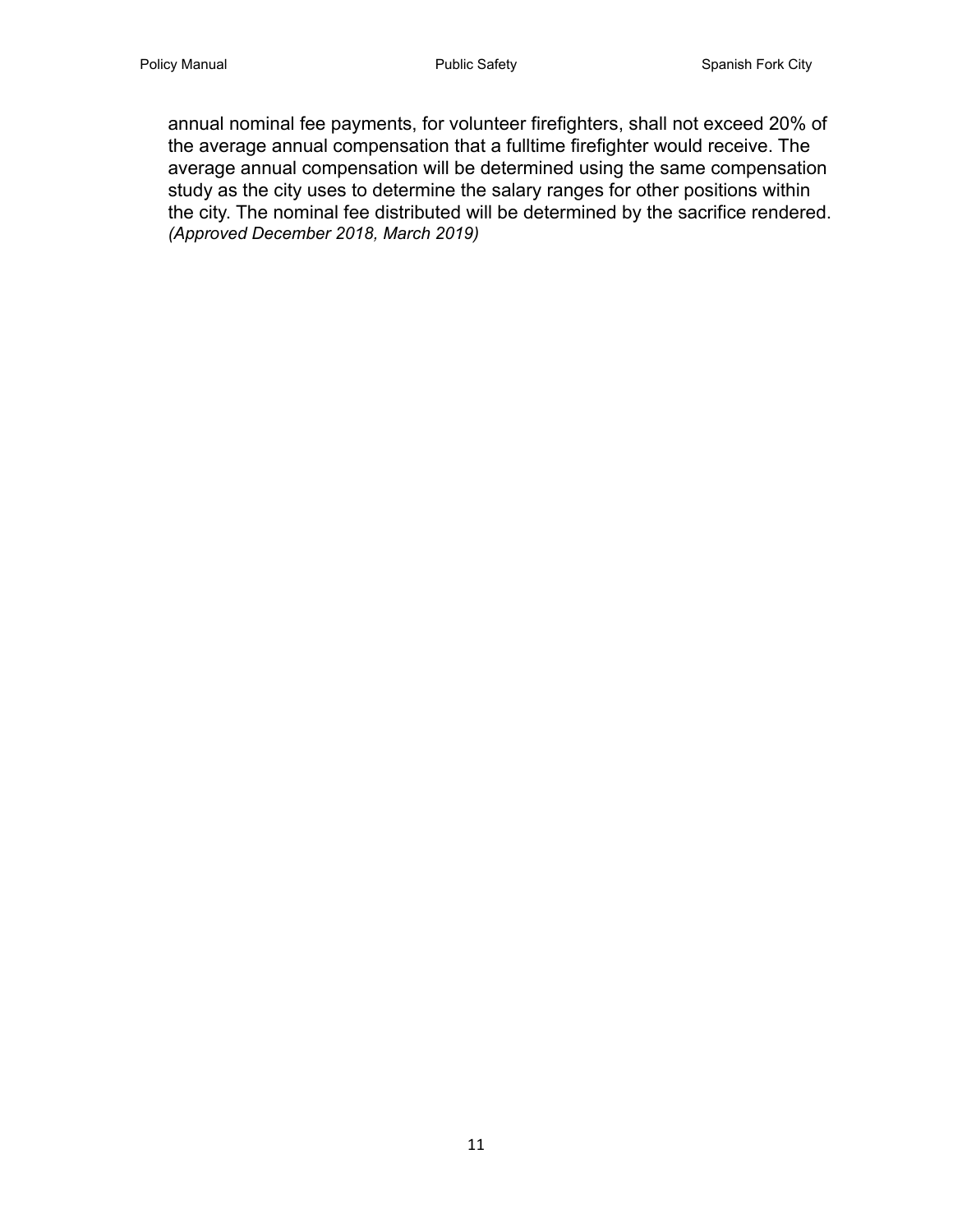#### <span id="page-11-0"></span>**7.20.20. [Command and Control.](#page-0-10)**

#### **7.20.20.010. [Chain of Command.](#page-11-1)**

**7.20.20.020. [Appointment and Terms.](#page-11-2)**

**7.20.20.030. [Incident Command.](#page-11-3)**

#### <span id="page-11-1"></span>**7.20.20.010. [Chain of Command.](#page-0-11)**

Under the direction of the Director of Public Safety, the Fire Chief is responsible for and in charge of all functions of the fire division, both at the incident and at the fire station. In his/her absence the Assistant Fire Chief shall take command. The Fire Chief shall report directly to the Director of Public Safety.

#### <span id="page-11-2"></span>**7.20.20.020. [Appointment and Terms.](#page-0-12)**

Appointment and removal of the Fire Chief shall be by the Public Safety Director . The Fire Chief shall make recommendations for appointment and removal of other officers and firefighters to the Public Safety Director and the City Manager for final approval.

#### <span id="page-11-3"></span>**7.20.20.030. [Incident Command.](#page-0-13)**

In the event the Fire Chief or Assistant Fire Chief is not available at the incident; the following chain of command will take precedence:

- 1 Fire Marshal
- 2 Captain (first arriving at the incident).
- 3 Training Officer (Lieutenant).
- 4 Senior Member of the division at the incident.
- 5 Chief Engineer. (The chief engineer's primary responsibility at an incident is the proper operation and safety of the fire apparatus. The Chief engineer will only take command at an incident when directed by the Fire Chief, Assistant Fire Chief, or the Public Safety Director.)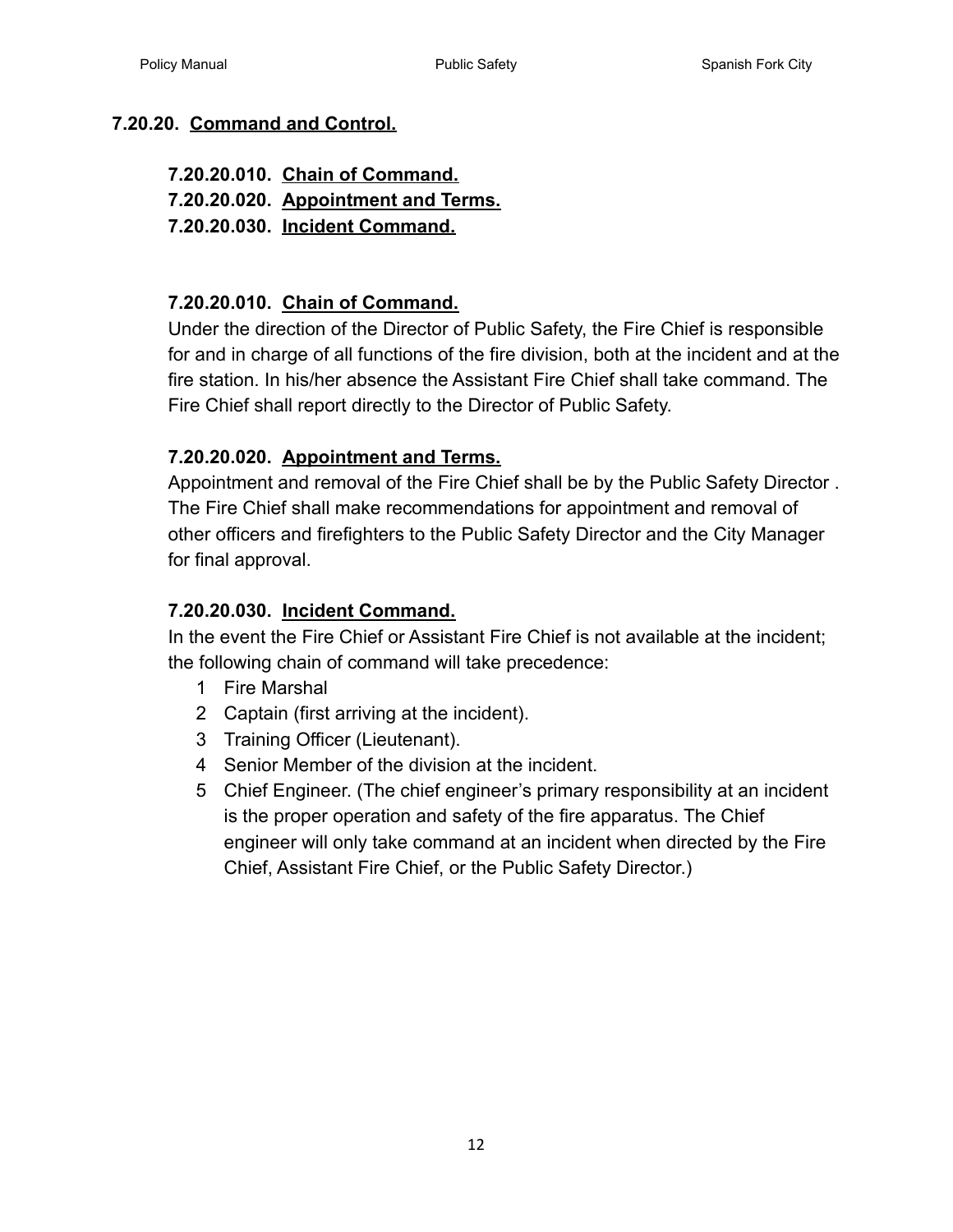#### <span id="page-12-1"></span><span id="page-12-0"></span>**7.20.30. [Qualifications and Standards.](#page-0-14)**

<span id="page-12-3"></span><span id="page-12-2"></span>**7.20.30.050. [Applicants.](#page-0-15) 7.20.30.060. [Certification.](#page-0-16) 7.20.30.090. [Discipline.](#page-0-17)**

#### **7.20.30.050. Applicants.**

A. All applications for membership in the Spanish Fork Fire Division shall be in writing and shall be filed with the Spanish Fork City human resource division. All applications are referred to the Fire Division for review. Upon selection of an applicant, a drug test, background check and a physical will be required.

B. An applicant, when selected for membership, will be required to pass a medical examination, as directed by the city. An applicant, if not already certified fire fighter one by the state of Utah, must become state certified at the fire fighter one level, and obtain their Wildland Fire Red Card within the first year of membership. If the member does not become certified he/she will be released for failure to comply with a condition of membership.

#### **7.20.30.060. Certification.**

(A) Any person being selected to be a member of the Spanish Fork Fire Division, must become, and retain certification at the Utah State Fire Fighter One Certification level shall obtain a Wildland Fire Red Card. The applicant will be placed in a probationary status for one year. If at the end of their first year as a member they have not made an effort to become enrolled in or completed the requirements for certification they will be released for failure to complete established employment requirements. The condition for membership will be reviewed by the Fire Chief to determine if a circumstance beyond the control of the member has prevented him or her from completing the requirements certifications.

(B) Member certifications subject to renewal shall be reviewed, to ensure continuing education requirements for renewal have been fulfilled. Failure to complete requirements resulting in lapse of a members certification shall result in member being subject to disciplinary actions as outlined in this section.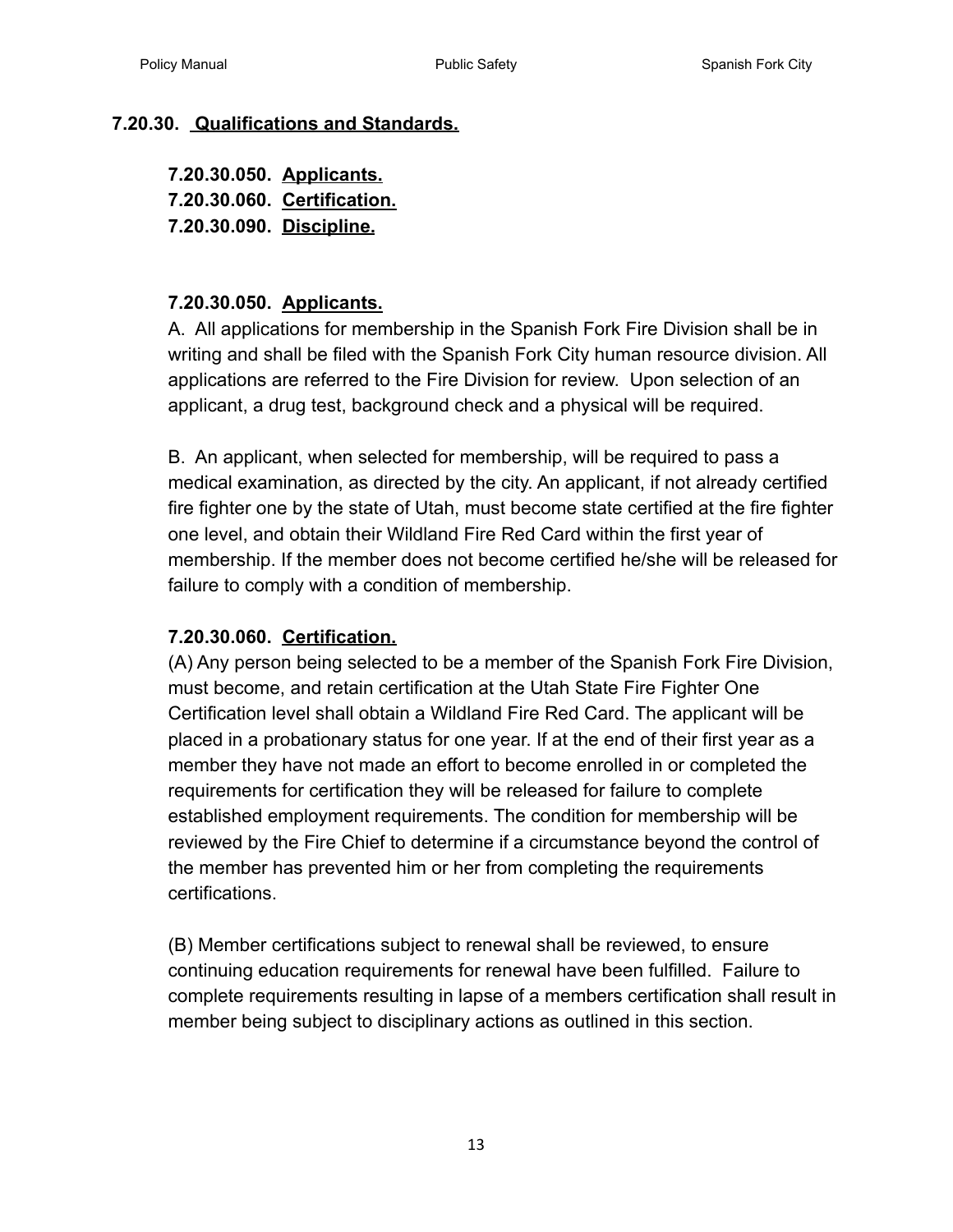#### **7.20.30.090. Discipline.**

All volunteers are at-will individuals. Any discipline shall be handled in accordance with the Personnel Policy §1.20.80. This policy will be followed for consistency across city divisions and operations; however, by following this policy, volunteers are not given merit status.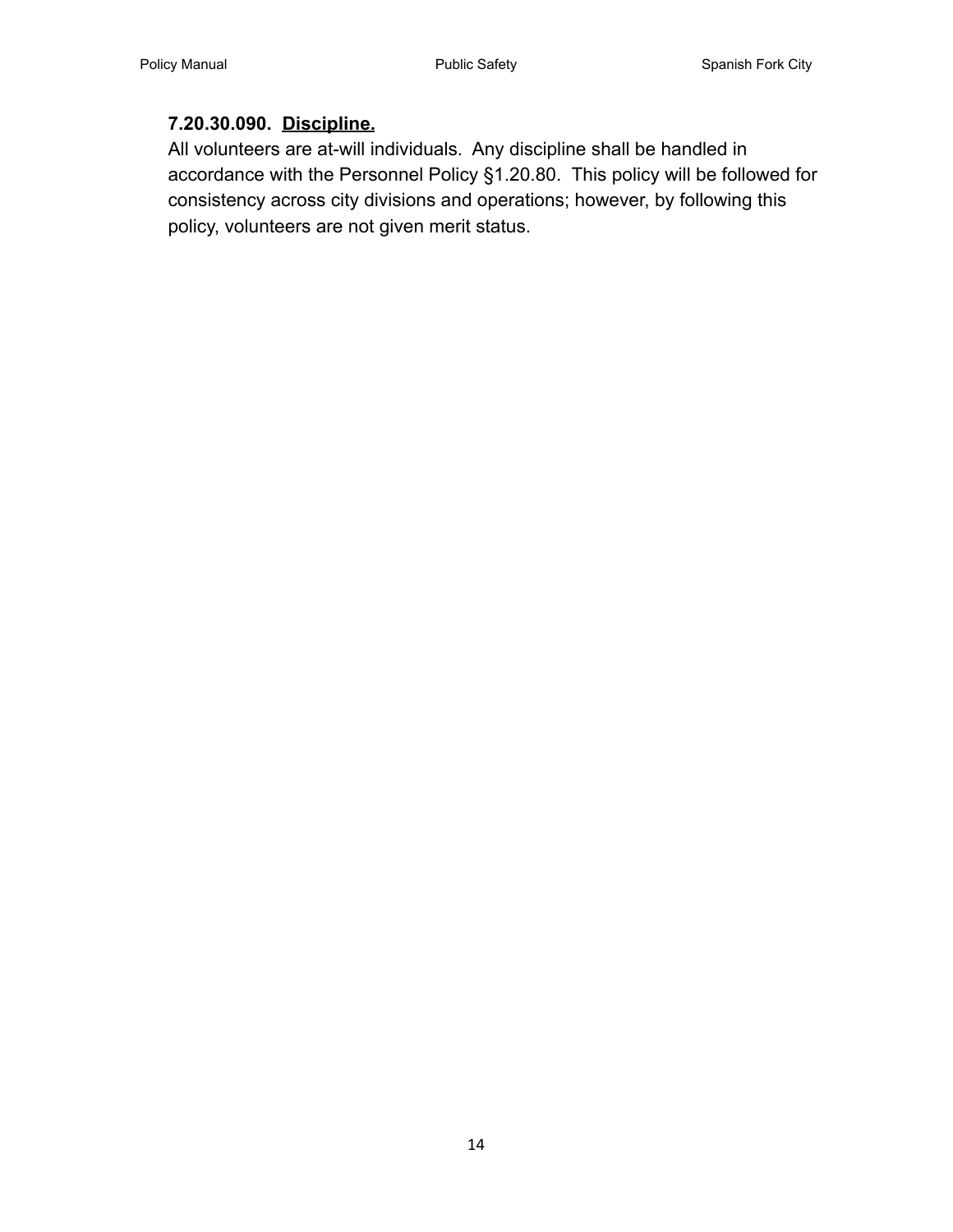#### <span id="page-14-0"></span>**7.20.40. [Responding to Emergencies.](#page-0-18)**

- **7.20.40.010. [Traffic Laws.](#page-14-1)**
- **7.20.40.020. [Route to the Fire Station.](#page-14-2)**
- **7.20.40.030. Emergency, Code Three Runs.**
- **7.20.40.040. [Response Requirements.](#page-15-0)**
- **7.20.40.050. [Radio Response to Calls.](#page-16-0)**
- **7.20.40.060. [Placement of Apparatus.](#page-16-1)**
- **7.20.40.070. [Arrival at the Incident.](#page-16-2)**
- **7.20.40.080. [Protection of the Scene.](#page-16-3)**
- **7.20.40.090. [Safety at the Incident.](#page-16-4)**
- **7.20.40.100. [Evidence.](#page-17-0)**
- **7.20.40.110. [Returning to the Fire Station.](#page-17-1)**
- **7.20.40.120. [Items Found at the Scene.](#page-17-2)**
- **7.20.40.130. [Fire Involving Mail.](#page-18-0)**
- **7.20.40.140. [Response.](#page-18-1)**
- **7.20.40.150. [Entering, Exiting, and Riding Apparatus.](#page-18-2)**
- **7.20.40.160. [Alarm During Meetings.](#page-18-3)**
- **7.20.40.170. [Release of Apparatus from the Scene.](#page-18-4)**
- **7.20.40.180. [Familiarization with the Fire Area.](#page-18-5)**
- **7.20.40.190. [Use of Radios.](#page-18-6)**
- **7.20.40.200. [Order of Response.](#page-19-0)**

# <span id="page-14-1"></span>**7.20.40.010. [Traffic Laws.](#page-0-19)**

It is the responsibility of fire division members, when responding to the fire station for an alarm, to observe the motor vehicle code and all safety rules, realizing that they have responsibility for the welfare of the public. **ALL TRAFFIC LAWS ARE TO BE OBEYED.** Upon reaching the station, personnel are to legally park in designated parking areas on the south side and in back of the fire station.

# <span id="page-14-2"></span>**7.20.40.020. [Route to the Fire Station.](#page-0-20)**

Personnel responding to emergencies are required to take the most expedient route available to the fire station. Personnel are required to report directly to the fire station when responding to an alarm. If the most direct route to the fire station takes a member past the address of the alarm and the member stops to render aid that member must justify his or her actions to the incident commander as soon as possible after incident command is established. If the incident commander is satisfied the member acted responsibly there will be no further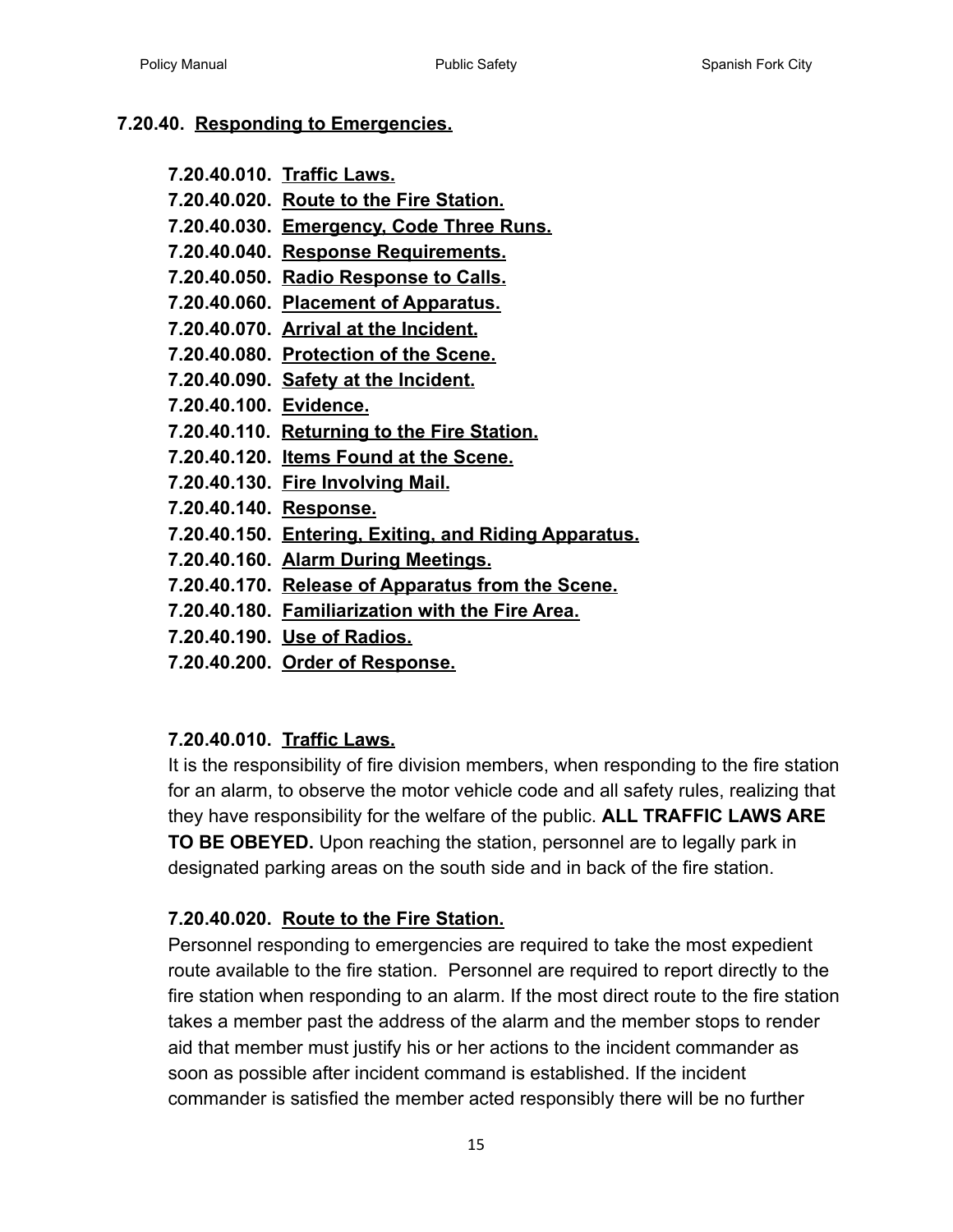action taken. If the incident commander does not feel the member acted responsibly the Fire Chief will conduct an investigation and decide if disciplinary action is required. The fire report will reflect that the member was at the fire with remarks as to the reason why the member stopped instead of responding to the fire station. Members are to use "best practice" when responding to the station. Best practice shall be discussed during weekly meetings and take into consideration: time of day, traffic flow, construction, and other safety matters determined by the Fire Chief.

# <span id="page-15-0"></span>**7.20.40.030. [Response Requirements.](#page-0-21)**

A. In-City Response. Upon responding to an incident within the city limits of Spanish Fork, the first individuals to arrive at the fire station will don the appropriate protective clothing needed for the incident that was paged, staff and take the pumper (when appropriate) with which they are most familiar. The pumper will be fully staffed by a minimum of four (4) firefighters, including the driver/operator. Before leaving the station all firefighters on the apparatus will be seated with seat belts/safety devices in place.

B. Additional personnel arriving at the fire station will don protective clothing, staff and respond to the incident with additional fire apparatus as needed to control the incident. A minimum of three (3) pumper trucks will respond to all structure fires. When the ladder truck is the first responding apparatus it will be staffed with not less than five (5) members prior to responding to an incident. When the ladder truck is required on an alarm it will be staffed with not less than a driver /operator, a ladder operator, an apparatus overall safety guide, a fly end ground safety guide, and a fly section operator.

C. County response. Upon answering a call for county response, a pumper fully staffed will respond. All members staffing any apparatus will don appropriate protective clothing prior to staffing the apparatus. Additional trucks and/or equipment will be taken to the incident as the emergency dictates. In cases where other fire divisions request Spanish Fork's assistance (mutual aid), only those items of equipment requested will be taken.

D. Upon arrival at the fire station if enough personnel and equipment have already responded to the incident, the personnel on hand will remain at the fire station until the officer in charge at the incident determines that they are not needed. At that time they will be notified that they are dismissed and may return to their normal duties.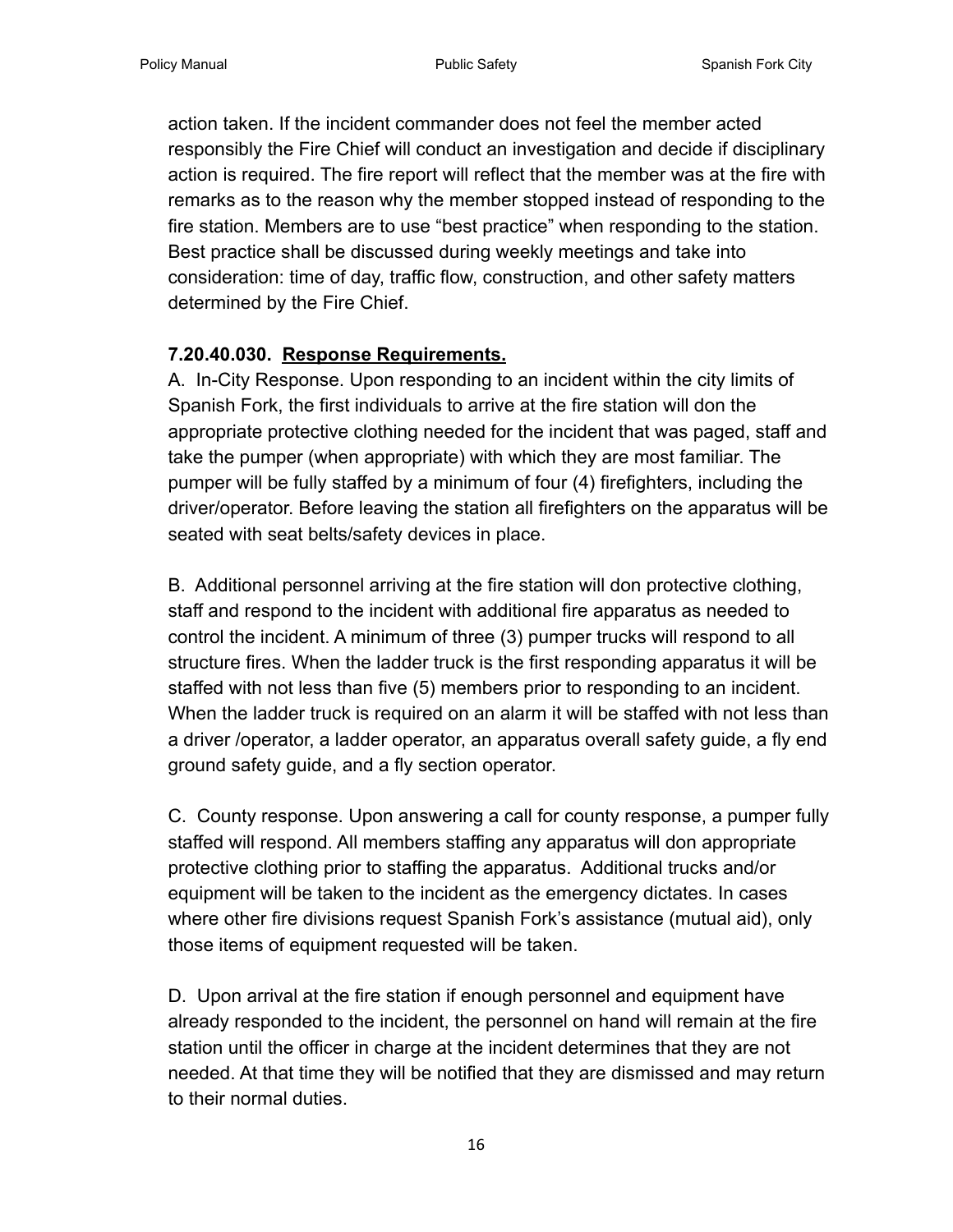# <span id="page-16-0"></span>**7.20.40.040. [Radio Response to Calls.](#page-0-22)**

It is the responsibility of the person riding in the passenger seat of any fire division vehicle that is responding to an incident or other activity to insure that fire dispatch is notified of such response. The person in charge of the first in unit at the scene will immediately notify the dispatcher of his/her arrival, conduct an initial size-up reporting the extent of the fire or emergency, any need for additional equipment or manpower, the name of and location of the emergency, who they are (in charge until properly relieved) and any additional information necessary.

# <span id="page-16-1"></span>**7.20.40.050. [Placement of Apparatus.](#page-0-23)**

When locating apparatus at alarms or other activities, drivers/operators shall take care to see that the apparatus is not in danger and that it will not block or impede the movement of any other apparatus at the scene or which may arrive later. When apparatus must be parked on a road or roadside, proper warning lights shall be displayed for the protection of the equipment and personnel. More specific details will be outlined in fire division SOPs.

# <span id="page-16-2"></span>**7.20.40.060. [Arrival at the Incident.](#page-0-24)**

The person in charge of apparatus or crews arriving at the incident shall report his/her arrival and location to the officer in charge (Incident Commander) before committing his/her apparatus or manpower. If no officer is present at the scene of an alarm, the senior individual present shall be deemed the acting incident commander and shall assume all reasonable responsibilities, duties and authority until properly relieved.

# <span id="page-16-3"></span>**7.20.40.070. [Protection of the Scene.](#page-0-25)**

Reasonable and necessary efforts and precautions shall be used by all individuals to protect the premises and involved property at the scene from theft or vandalism. All members shall make every effort to ensure that no unnecessary damage is done to the premises and property involved in a fire. Good practices shall be adhered to at all times while combating, extinguishing and overhaul of a fire scene.

# <span id="page-16-4"></span>**7.20.40.080. [Safety at the Incident.](#page-0-26)**

A. The officer in charge at the incident scene will appoint a member of the fire division at the scene to perform the function as scene safety officer. This member will function as outlined in the fire division's SOP.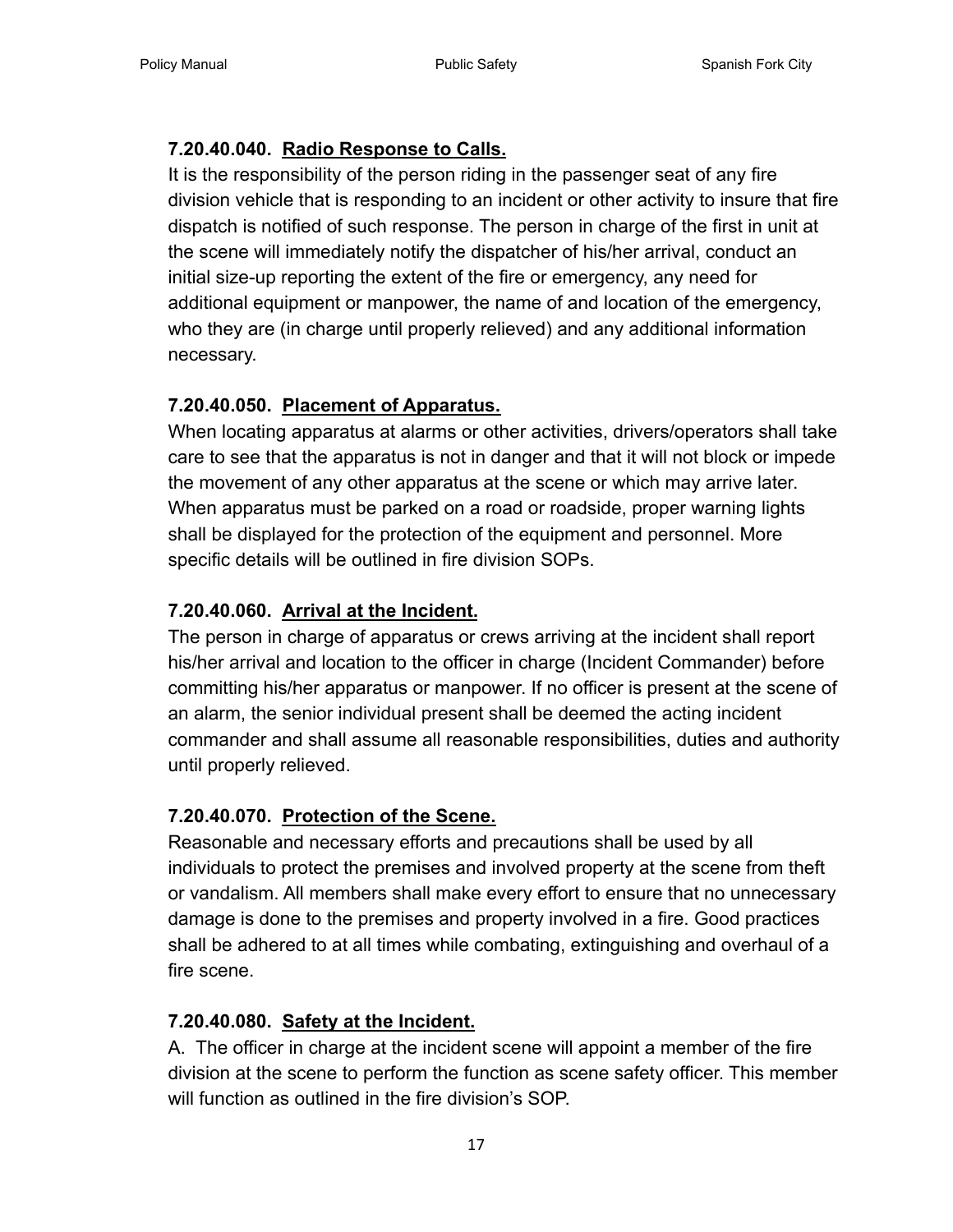B. All members shall be alert for any hazardous condition or situation at the scene of an alarm or other incident. It is the duty of the person who discovers any hazardous condition or situation to warn all persons nearby to take reasonable steps or measures to correct or eliminate the hazard. If the hazard cannot be corrected or eliminated, then it should be marked as a warning to others and the incident commander must be notified immediately of its existence.

C. All members will adhere to personnel safety standards. All members will submit to a physical condition base line screening. The screening will determine the vital statistics needed to monitor the health and well-being of members who are involved in highly stressful conditions on the fire ground. Every member at the incident will be monitored while engaged in any highly stressful activity. If it is determined that the health of any member is in jeopardy, they will be placed in a rehabilitation status and will not be allowed to reenter the active suppression of the incident until released by the medical support team that is on scene.

D. The public shall be kept away from close proximity of any incident and will not be used for any firefighting activities.

#### <span id="page-17-0"></span>**7.20.40.100. [Evidence.](#page-0-27)**

Members will be on the alert for evidence as to the cause of the fire. Any evidence found shall be properly preserved, particularly any evidence of suspected arson or incendiaries. When necessary, and with the proper authority, the fire scene shall be secured while the investigation as to the cause and origin of the fire is determined.

#### <span id="page-17-1"></span>**7.20.40.110. [Returning to the Fire Station.](#page-0-28)**

Unless otherwise instructed, members returning to the fire station after an alarm are to return the apparatus to service as quickly as possible and then to standby until all units have been released or returned to the fire station.

# <span id="page-17-2"></span>**7.20.40.120. [Items Found at the Scene.](#page-1-0)**

No member shall take or appropriate any property, material or object from a scene of an alarm for a souvenir or for personal use. Any member finding money or valuables at the scene of an alarm shall report his/her finding to the incident commander. Under no circumstances shall a member turnover valuables to any unauthorized person.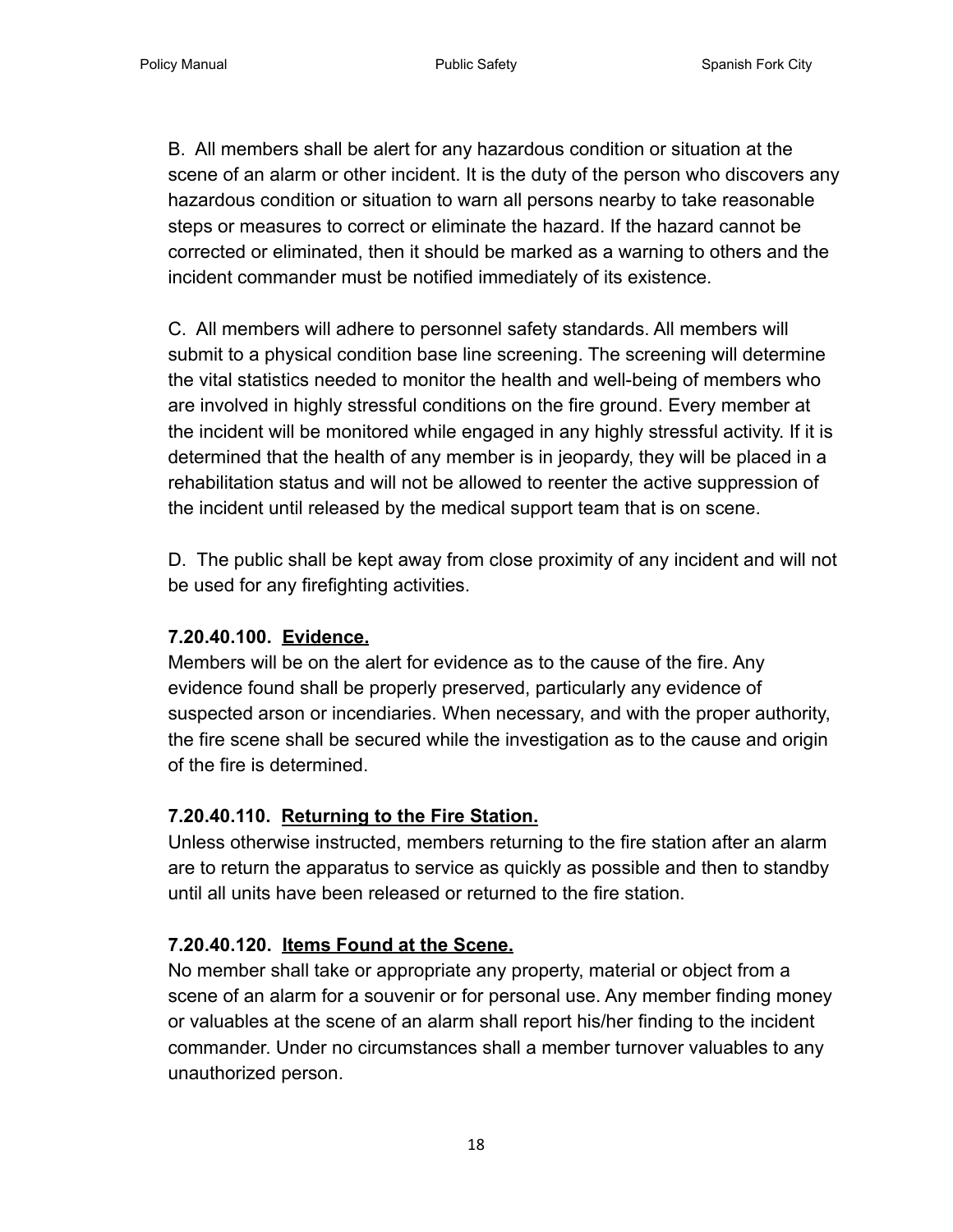#### <span id="page-18-0"></span>**7.20.40.130. [Fire Involving Mail.](#page-1-1)**

Fire in United States mailboxes, post office, or mail truck shall be controlled if possible without breaking mailboxes or sacks. Every effort shall be made to preserve the mail until the arrival of a postal authority.

#### <span id="page-18-1"></span>**7.20.40.140. [Response.](#page-1-2)**

When an alarm is sounded over the fire pagers, or the fire siren is sounded, the entire division is to be called out, unless otherwise directed by the Fire Chief.

# <span id="page-18-2"></span>**7.20.40.150. [Entering, Exiting, and Riding Apparatus.](#page-1-3)**

All members will comply with the provision of using seat belts when operating or riding in or on the fire apparatus. No member will jump off or get off from the apparatus until it has come to a complete stop. No member will jump on or get on the apparatus if it is moving.

# <span id="page-18-3"></span>**7.20.40.160. [Alarm During Meetings.](#page-1-4)**

When a fire alarm sounds during a division meeting or assembly, other than a regularly scheduled drill or meeting, the Fire Chief or assistant chief will assign a crew to respond with proper protective clothing and vehicle assignment.

# <span id="page-18-4"></span>**7.20.40.170. [Release of Apparatus from the Scene.](#page-1-5)**

No member shall leave the scene of an alarm or remove a division apparatus or equipment from the scene without being properly released by the incident commander.

# <span id="page-18-5"></span>**7.20.40.180. [Familiarization with the Fire Area.](#page-1-6)**

All members shall acquaint and familiarize themselves with the location of the main topographical features of the Spanish Fork Fire Division fire district. Such as roads, firebreaks, peaks, canyons, streams, communities, landmarks, street addresses, fire hydrants etc. So that they may readily find their way to an assignment or so that they can easily understand and follow reasonable directions to alarms and emergencies.

# <span id="page-18-6"></span>**7.20.40.190. [Use of Radios.](#page-1-7)**

Proper radio procedures will be strictly adhered to at all times. Radios are only to be used for official fire division business. All messages are to be courteous, short and to the point. Unnecessary conversation will not be permitted. Members are encouraged to become familiar with the "10" code but it is not required (As plain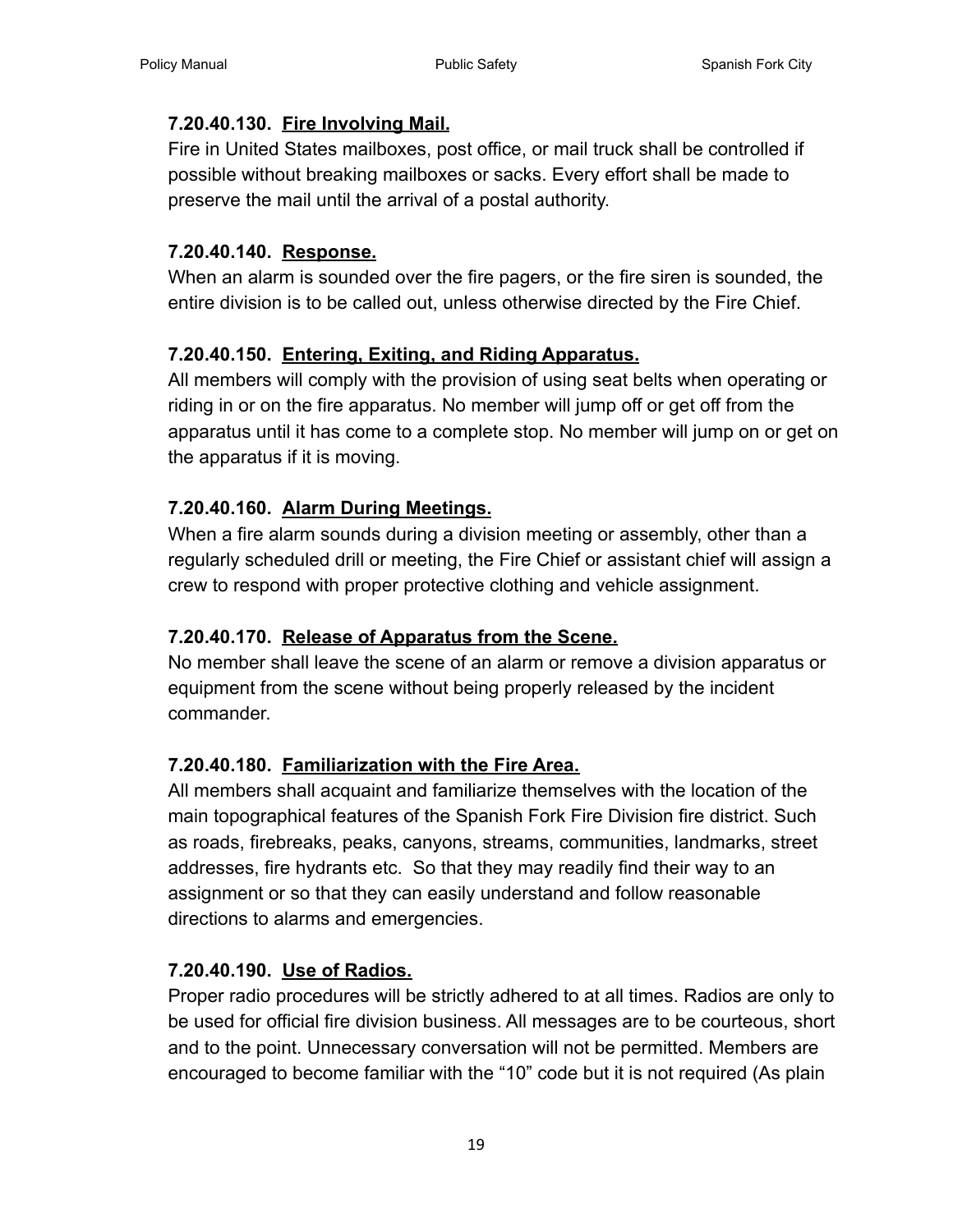text is recommended) when using the fire division radios to communicate with fire dispatch or in any other official capacity.

#### <span id="page-19-0"></span>**7.20.40.200. [Order of Response.](#page-1-8)**

The following is the order for initial response of fire equipment.

- 1 Structure fire city: Pumper, Truck, ambulance, 2nd pumper if needed.
- 2 Structure fire county: Pumper, Tender, Truck, Brush Truck, ambulance, 2nd pumper if needed.
- 3 Grass fire city: Brush truck (s), pumper.
- 4 Grass fire county: Brush truck(s), Tender, pumper.
- 5 Grass fire: Additional equipment as needed.
- 6 Automobile fire city: Pumper, 2nd pumper.
- 7 Automobile fire county: Pumper, Tender.
- 8 Wash down city: Pumper.
- 9 Wash down county: Pumper, Tender.
- 10 Hazardous material city: Pumper, 2nd pumper, ambulance and additional equipment as needed.
- 11 Hazardous mat. County: Pumper, Tender , ambulance and additional equipment as needed.
- 12 Automobile accident: Ambulance and rescue unit.
- 13 Auto pedestrian accident: Ambulance and rescue unit.
- 14 CPR Initiated: Ambulance and rescue unit.
- 15 Medical Assist: Ambulance and rescue unit if requested.
- 16 Confined space incident: Rescue unit, pumper, ambulance, and additional equipment as needed.
- 17 Mutual aid: Any available equipment requested by the division requesting aid.
- 18 Specialized Response: Units Requested as per IC.

NOTE: Additional equipment may be dispatched to respond as needed for backup or to respond to multiple incidents. This should be considered to be guidelines and may be amended as necessary or as directed by the incident or command staff.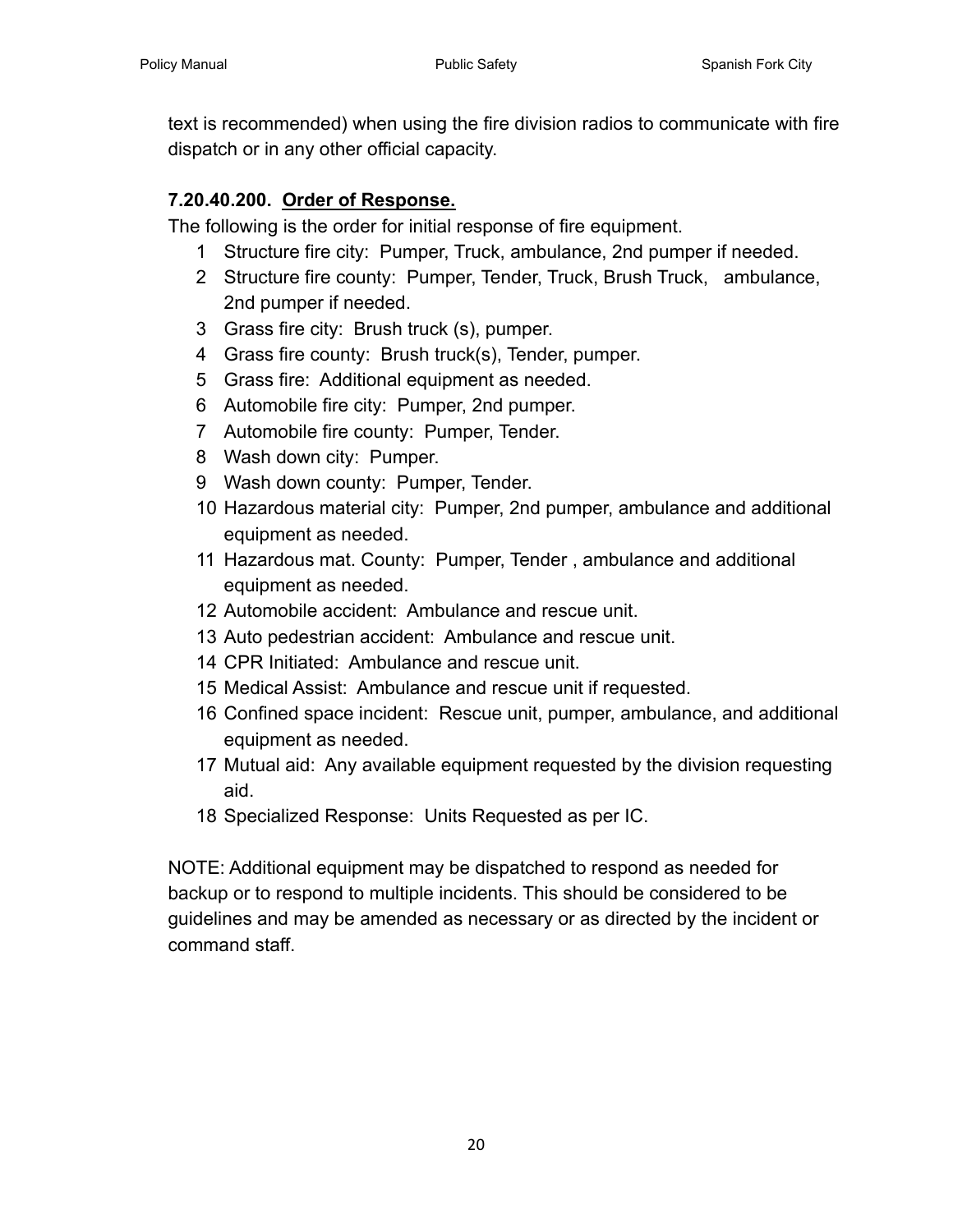#### <span id="page-20-0"></span>**7.20.60. [Clothing, Equipment and Vehicles.](#page-1-9)**

- **7.20.60.010. Personal Protective Equipment and Vehicles.**
- **7.20.60.020. Care of Personal Protective Equipment (PPE).**
- **7.20.60.030. Self-Contained Breathing Apparatus (SCBA).**
- **7.20.60.040. Tools and Equipment.**
- **7.20.60.050. Vehicles Ready for Response.**
- **7.20.60.060. Change of Vehicles, Equipment.**
- **7.20.60.070. Fire Hose.**
- **7.20.60.080. Fuel.**
- **7.20.60.090. Private Use of Vehicles and Equipment.**

# <span id="page-20-1"></span>**7.20.60.010. [Personal Protective Equipment and Vehicles.](#page-1-10)**

All firefighters are required to wear Personal Protective Equipment (PPE) at all times while actively engaged in fighting fire, during mop-up, and mitigating a hazardous material situation. Firefighters will not enter any situation involving hazardous material, fire gases or oxygen deficient atmosphere without a Self-Contained Breathing Apparatus (SCBA). The level of protective clothing shall be at its highest just prior to entering the incident. The level of protective clothing can be reduced by the incident commander only when it is determined it is safe to do so. SCBA and PPE shall be worn and used by firefighters in accordance with the manufacturer's guidelines and the SOP established by the fire division.

# <span id="page-20-2"></span>**7.20.60.020. [Care of Personal Protective Equipment](#page-1-11) (PPE).**

A. **It shall be the duty of all members of the fire division to inspect, maintain, and clean all of their assigned PPE on a regular basis (After entry on a structure fire cleaning is recommended, as toxins are deposited during a fire and are considered carcinogenic and a health concern).** . Any discrepancy will be reported to the Fire Chief immediately. If the PPE is determined to be unserviceable the Fire Chief will inform the responsible captain to replace the item.

Unnecessary abuse of the equipment will not be tolerated.

B. Upon returning to the fire station, the firefighter in charge of the apparatus shall check thoroughly to ensure all hose, tools, fittings, or equipment is accounted for. The chief engineer will assist at the fire station to ensure nothing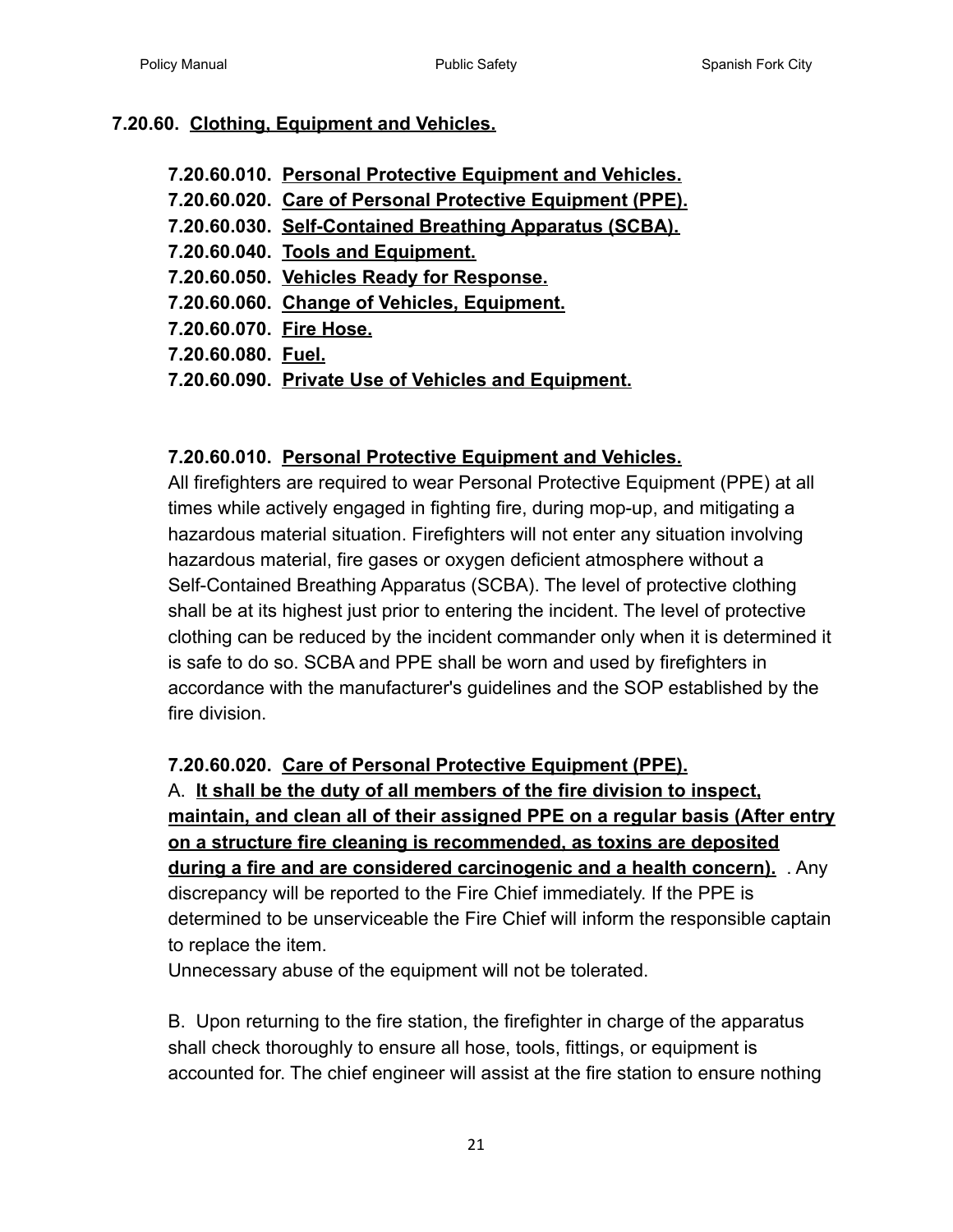is overlooked. A report of any missing articles shall be given to the chief engineer.

# <span id="page-21-0"></span>**7.20.60.030. [Self-Contained Breathing Apparatus \(SCBA\).](#page-1-12)**

SCBAs shall be worn in any atmosphere containing a toxic substance, disease producing fumes or vapors, unknown vapors, dusts, mists, or fumes. SCBAs will be worn in any Immediately Dangerous to Life and Health (IDLH) situation, or where the atmosphere is unknown, in any oxygen deficient atmosphere or confined space, as defined by the occupational health and safety administration (OSHA). No emergency service responder will have more than one day's growth of facial hair that will interfere with the sealing surface of the SCBA. After use of the SCBA face piece, it must be washed, sanitized, rinsed, dried and inspected for damage and proper operation. Check the cylinder pressure of the SCBA's weekly; examine the air supply lines, the second stage regulator, the personal alert safety siren (PASS), low air pressure warning device, the frame, the harness and any other component that would render the SCBA unusable. The air storage cylinders must be hydrostatic tested as required. Carbon fiber and composite cylinders must be tested every three years. Metal cylinders must be tested every five years.

# <span id="page-21-1"></span>**7.20.60.040. [Tools and Equipment.](#page-1-13)**

No equipment, tools or supplies shall be taken from the apparatus except for use at the scene of an alarm or other approved activity. No tool or other equipment assigned to the apparatus shall be used to accomplish daily routine tasks. No tools or other equipment of the division are to be loaned for private use.

# <span id="page-21-2"></span>**7.20.60.050. [Vehicles Ready for Response.](#page-1-14)**

All apparatus, equipment and vehicles shall be kept serviced and ready for immediate response at alarms. It is the responsibility of all personnel assigned to any apparatus, equipment or vehicle to see that this is done immediately upon return to the fire station from any alarm or other activity, regardless of the hour of the day or night. The inability to accomplish this shall be reported on the approved forms showing the repairs that are needed in order to return the apparatus to service.

# <span id="page-21-3"></span>**7.20.60.060. [Change of Vehicles, Equipment.](#page-1-15)**

Members shall not change the construction or arrangements of apparatus, or of any division vehicles, buildings, appliance or fixture without approval from the Fire Chief.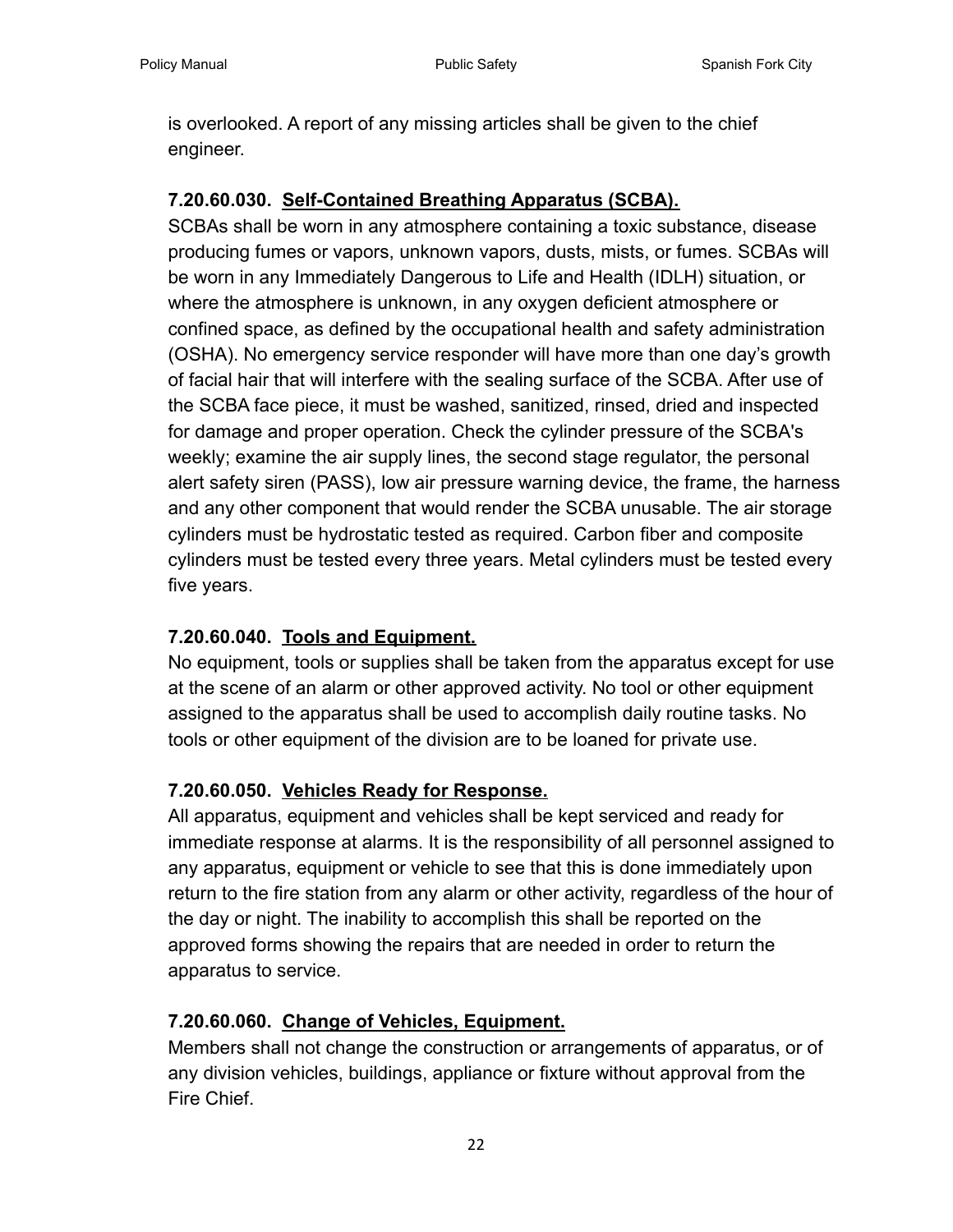# <span id="page-22-0"></span>**7.20.60.070. [Fire Hose.](#page-1-16)**

Fire hose on all front line, first out class 1 pumpers will be loaded for a forward hose lay from the water source to the fire. There can be exceptions made on some of the apparatus only on approval from the Fire Chief. The fire divisions SOP will discuss the procedures for laying fire supply line and attack lines at the scene of an alarm.

# <span id="page-22-1"></span>**7.20.60.080. [Fuel.](#page-1-17)**

All fire apparatus and equipment will be topped off with fuel before being returned to the fire station and put back in service, this includes auxiliary pumps, fans, and generators. On weekends, holidays and after normal working hours the gates to the city shops will be properly secured after refueling.

# <span id="page-22-2"></span>**7.20.60.090. [Private Use of Vehicles and Equipment.](#page-1-18)**

No member shall use, drive or operate any fire division vehicle or equipment for any private or personal purpose or for any purpose other than in the performance of his/her duty.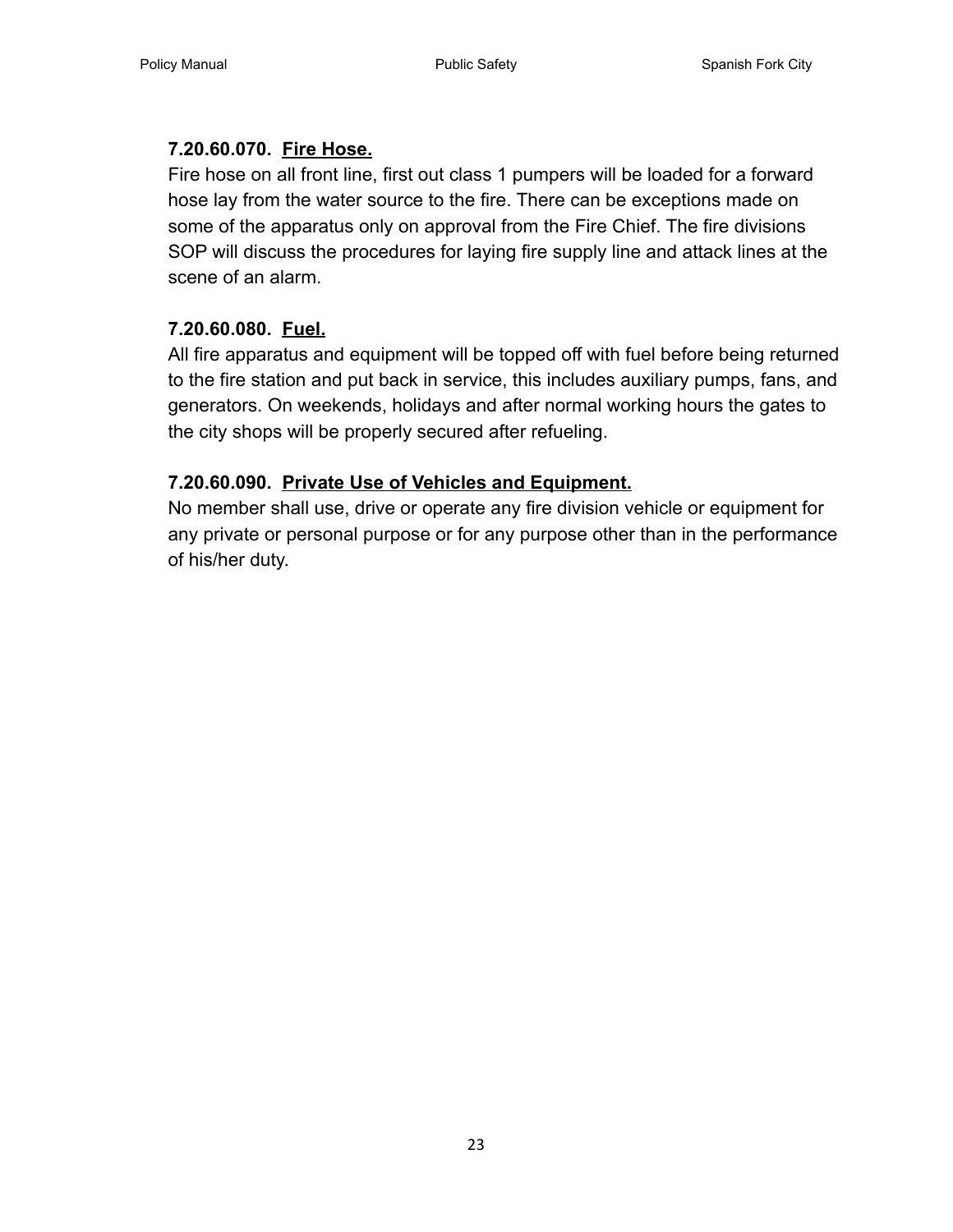#### <span id="page-23-0"></span>**7.20.50. [Training.](#page-1-19)**

**7.20.50.010. [Scheduled Training.](#page-23-1) 7.20.50.020. Attendance Requirement. 7.20.50.030. [New Members.](#page-23-2) 7.20.50.040. [Apparatus Training.](#page-24-0)**

#### <span id="page-23-1"></span>**7.20.50.010. [Scheduled Training.](#page-1-20)**

It shall be the duty of all members to attend scheduled training sessions. Members not attending or leaving prior to the announced end of a scheduled training event without prior approval of the Fire Chief or the training officer may not be given credit for attendance.

#### **7.20.50.020. Attendance Requirement.**

Personnel are required to attend all training sessions, duration of one hour or more. There will be approximately 39 training sessions per training year. Personnel are required to attend seventy- percent (70%) or twenty-seven (27)-training sessions (drills), to remain an active member of the fire division. There will be make-up training sessions as scheduled through the training officer. Personnel attending make-up sessions will be given full credit for training. The Fire Chief can authorize additional training sessions when it is determined to be necessary. All members are required to attend any announced special training events. The Fire Chief is the only member who can excuse members from special training events.

#### <span id="page-23-2"></span>**7.20.50.030. [New Members.](#page-1-21)**

A. All new members of the fire division will be required to complete eight (8) hours of initial training on fire safety, operating procedures, wearing of protective clothing and responding to alarms before participating in any emergency. New members after the effective date of this revision will be required to become Utah State fire fighter one certified within one year after acceptance as a probationary member of the fire division.

B. Initial training will be given on regular scheduled training nights or during make up training when scheduled. Arrangements can also be made with the Fire Chief for night sessions. State firefighter one-certification classes can be scheduled through the Utah Fire and Rescue Academy.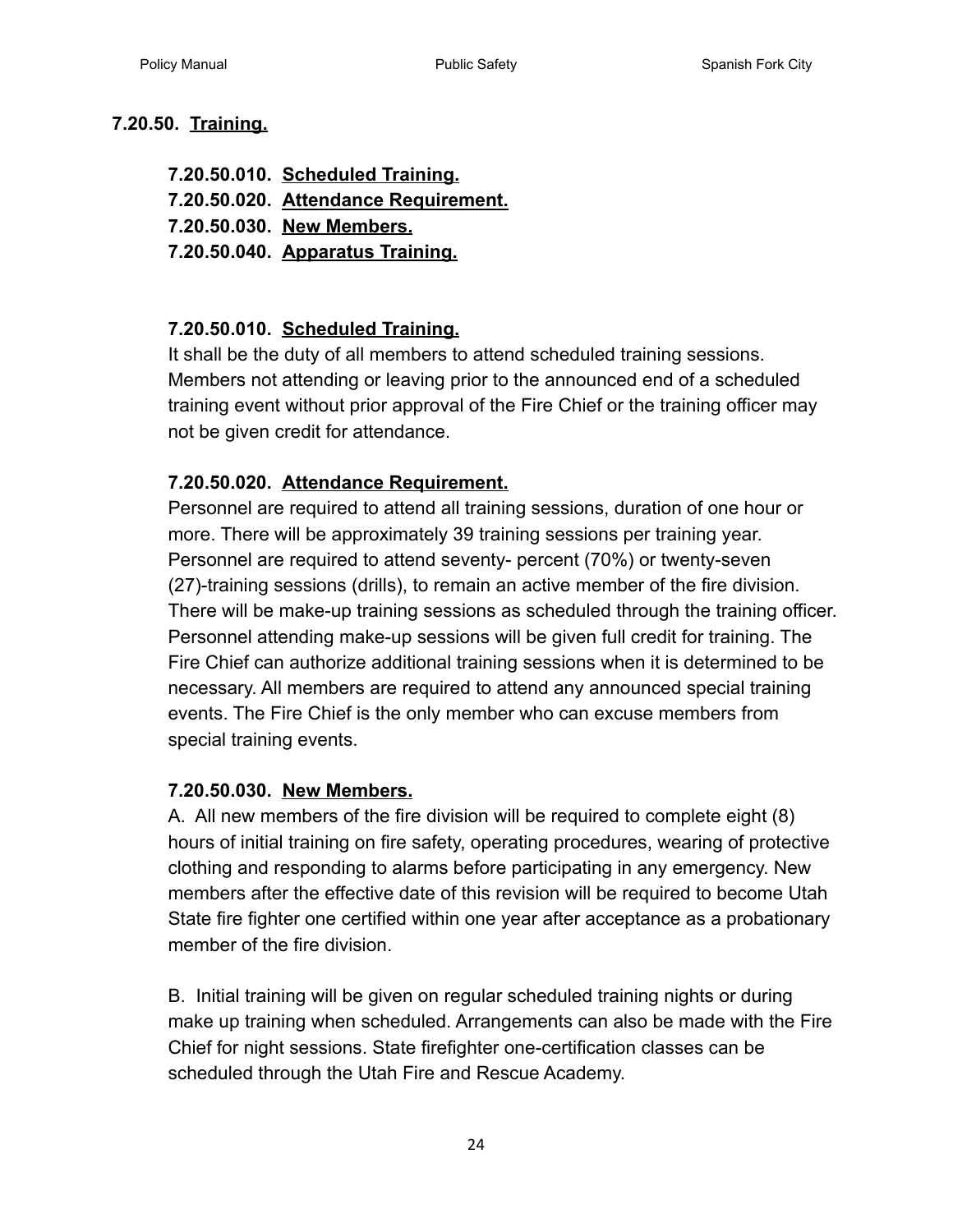#### <span id="page-24-0"></span>**7.20.50.040. [Apparatus Training.](#page-1-22)**

Fire fighters who operate any apparatus for training purposes are responsible for the return of the apparatus to the fire station as well as placing the apparatus back in service. All members participating in the training with the apparatus shall assist the operator in returning the apparatus back to service.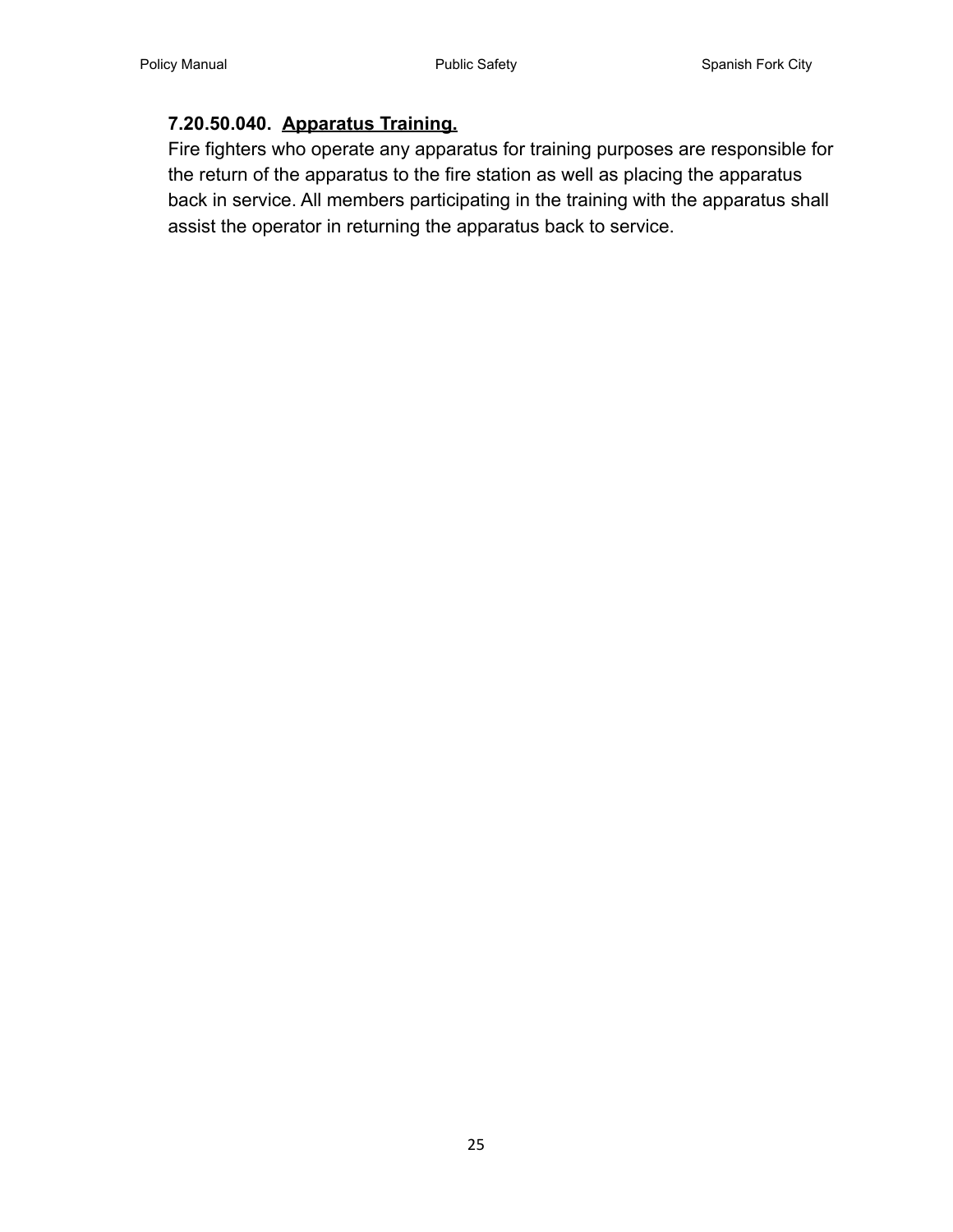#### <span id="page-25-0"></span>**7.20.60. [Reports.](#page-1-23)**

# **7.20.60.010. [Completing Reports.](#page-25-1)**

**7.20.60.020. Approving Reports.**

#### <span id="page-25-1"></span>**7.20.60.010. [Completing Reports.](#page-1-24)**

The senior person remaining at the station when an alarm is received will initiate fire reports at the fire station. The person initiating the report will assume command at the station until properly relieved by an officer. The person in charge at the station will not finalize the report, but will leave it to the person in charge at the incident to finalize and close out. The incident commander will finalize the report, sign and secure it in the file box provided in the Radio Room.

#### **7.20.60.020. Approving Reports.**

The incident commander or the Fire Chief are the only members authorized to finalize the incident report. Members may only mark themselves present. Marking oneself present on the fire roll at the fire station is a privilege and will not be continued if it is abused.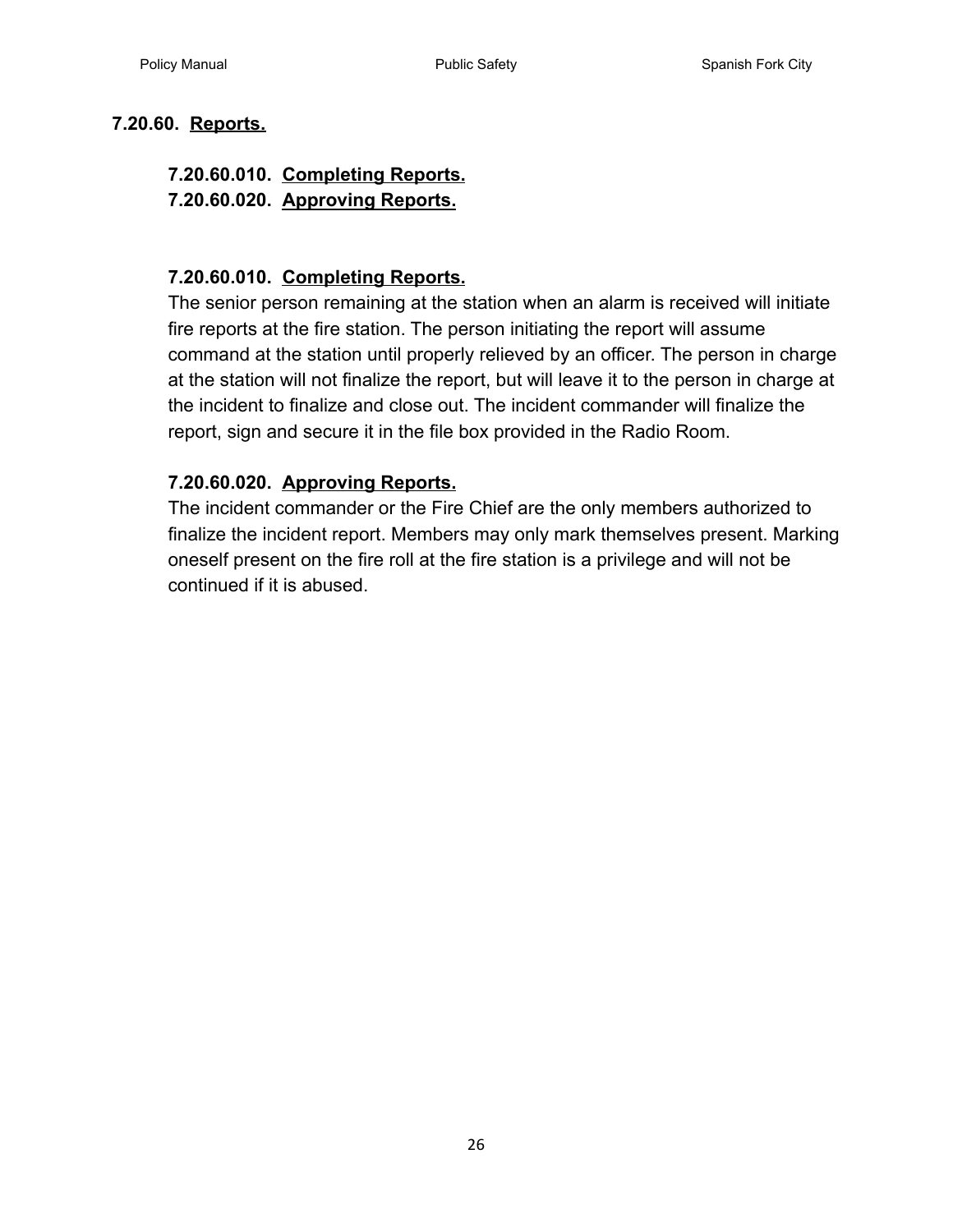#### <span id="page-26-1"></span><span id="page-26-0"></span>**7.20.70. [Rescue.](#page-1-25)**

#### **7.20.70.010. [Responsibility and Purpose.](#page-1-26)**

A. A rescue crew may operate in conjunction with the Emergency Medical Service (EMS) teams responding to incidents that are not purely medical, such as automobile accidents with injuries, automobile pedestrian accidents, and industrial accidents with injuries. The rescue crew will be equipped by the fire division. All equipment and personal protective equipment will be provided by the fire. All medical supplies will be coordinated through the Emergency Medical Service (EMS) division.

B. The rescue crew will be comprised of members from the fire division who volunteer to perform as a rescue crew member. When the rescue crew responds to an incident they are to remain as a member of the rescue crew unless specifically requested to perform medical duties within their capabilities by the Emergency Medical Service (EMS) crew chief. The rescue crew will consist of three members

The fire division training officer, as approved by the Fire Chief, will schedule the rescue training. Rescue crewmembers must be clean-shaven when responding to an incident, not more than one day of growth. Beards, mustaches, and hair must not interfere with the sealing surface of the SCBA face piece.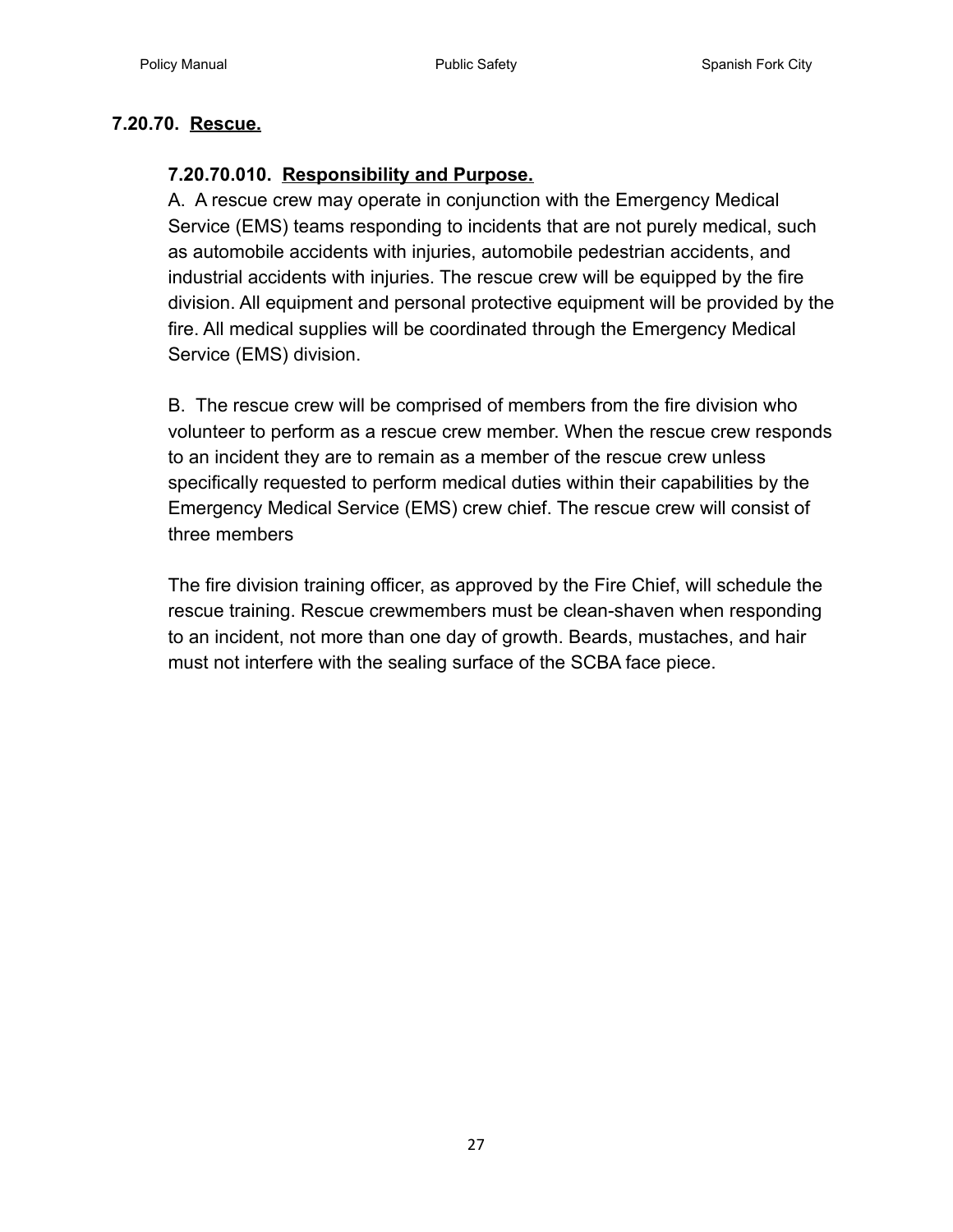#### <span id="page-27-0"></span>**7.30. [EMERGENCY MEDICAL SERVICES \(EMS\) DIVISION](#page-1-27)**

#### <span id="page-27-1"></span>**7.30.10. [Administration.](#page-1-28)**

- **7.30.10.010. [Policy Compliance.](#page-27-2)**
- **7.30.10.020. [Violation of Order.](#page-27-3)**
- **7.30.10.030. [Reporting Issues of Concern.](#page-27-4)**
- **7.30.10.040. [Mutual Aid Request.](#page-27-5)**
- **7.30.10.050. [Smoking Prohibited.](#page-28-0)**
- **7.30.10.060. [Retention/Attraction Bonus Program](#page-2-0)**
- **7.30.10.070. [Public Statements.](#page-29-0)**
- **7.30.10.080. [Salaries and Wages.](#page-29-1)**

#### **7.30.10.090. Planned Recognition Program**

#### <span id="page-27-2"></span>**7.30.10.010. [Policy Compliance.](#page-1-29)**

All employees shall familiarize themselves with and conform to, the rules and regulations, policies, procedures and order of Spanish Fork City as they affect their duties and the operation of the Emergency Medical Service (EMS) division.

# <span id="page-27-3"></span>**7.30.10.020. [Violation of Order.](#page-1-30)**

Violation of any rule, regulation, policy and/or order of the city or verbal order of an officer shall be reported through proper channels to the Emergency Services Manager and/or Emergency Medical Service (EMS) lieutenant for proper action. Violations will be punishable by admonishment, reprimand, suspension or dismissal as outlined in Personnel Policy §1.20.80.

# <span id="page-27-4"></span>**7.30.10.030. [Reporting Issues of Concern.](#page-1-31)**

All employees shall notify the Emergency Services Manager promptly concerning any and all matters brought to their attention which may affect the interest and welfare of the division. When a question of interpretation of any rule, regulation, order or policy arises, it shall be submitted to the Emergency Services Manager or Emergency Medical Service (EMS) lieutenant. A ruling will then be made by appropriate authorities for review with the Director of Public Safety.

#### <span id="page-27-5"></span>**7.30.10.040. [Mutual Aid Request.](#page-2-1)**

Request for mutual aid will be made only by the Director of Public Safety, Emergency Services Manager, lieutenant or officer in charge at the scene.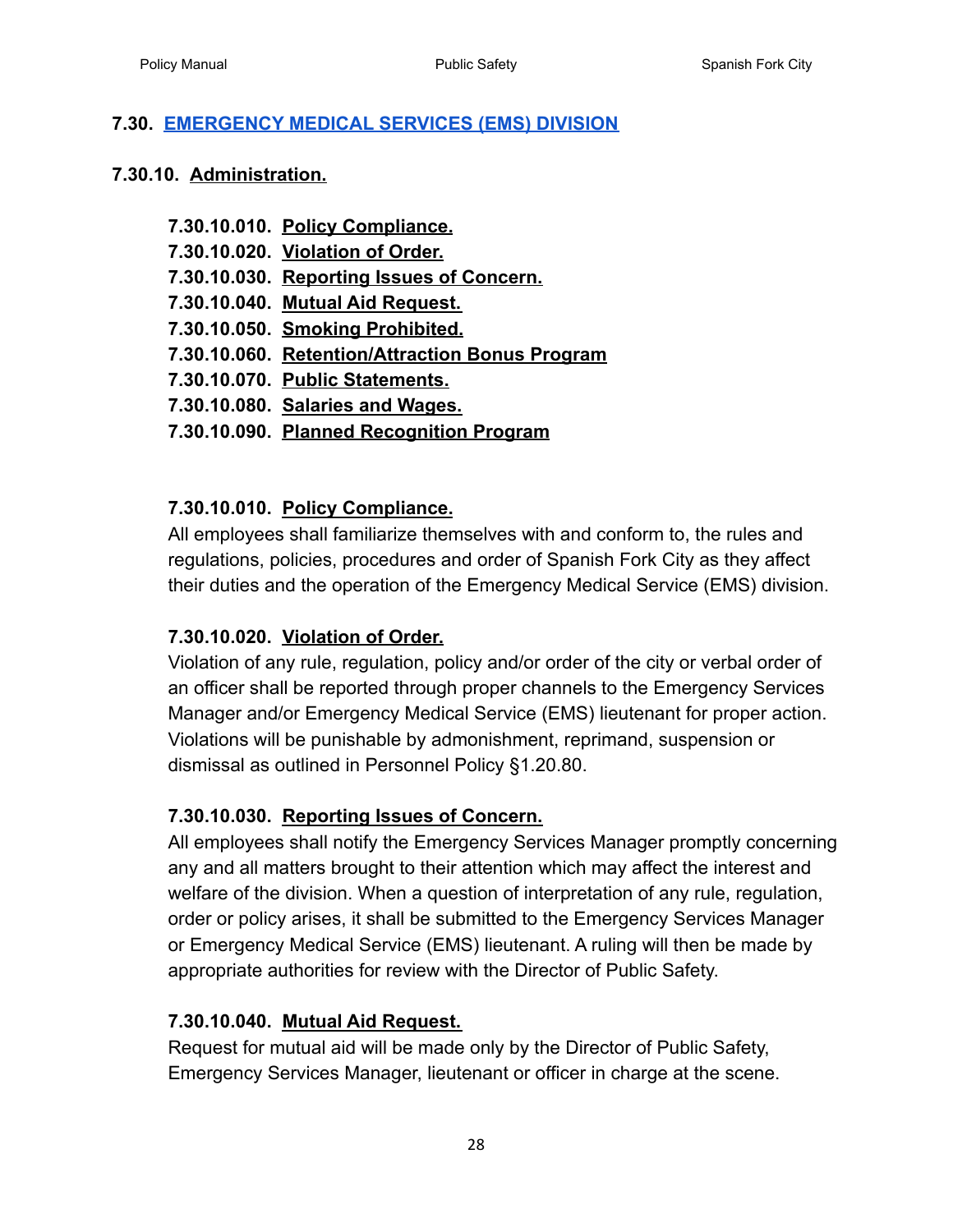# <span id="page-28-0"></span>**7.30.10.050. [Smoking Prohibited.](#page-2-2)**

There shall be no smoking in the front or rear compartments of the ambulance, nor shall there be smoking in the station, nor at the scene of any accident or ambulance call.

# <span id="page-28-1"></span>**7.30.10.060 Retention/Attraction Bonus Program**

- A. Retention Program Part time Advanced Emergency Medical Technicians are eligible for a one time \$500 bonus after working for Spanish Fork City for at least 12 months. (Employees that received the "Attraction Program" bonus are not eligible for the "Retention Program" bonus.)
	- a. To qualify for the "Retention Bonus" an AEMT must do the following:
		- i. Take and pass the "Skills and Knowledge" refresher training exam
			- 1. Exam will be administered by one of the Lieutenants as needed
			- 2. Exam will be conducted within one month of the time that an AEMT requests to take the exam
		- ii. Once the employee has successfully completed the exam, Lieutenant shall fill out the Employee Recognition form found at this link <https://form.jotform.com/80227306409149> indicating the AEMT has passed the exam and qualifies for the Retention Bonus.
		- iii. Form must be approved by both the Division Director or Supervisor and the Department Director
- B. Attraction/Education Program Part time Basic Emergency Medical Technicians (EMT) that have completed their AEMT training and become nationally registered as an Advanced Emergency Medical Technician (AEMT) while employed with Spanish Fork City as an BEMT are eligible to receive this bonus. (Employees that received the "Attraction Program" bonus are not eligible for the "Retention Program" bonus.)
	- a. To be eligible for reimbursement, the individual must have completed AEMT training, be nationally registered as an AEMT, and be eligible to work for Spanish Fork Ambulance as an AEMT.
		- i. Initial \$500 bonus 6 months after successfully passing the AEMT exam
		- ii. Additional \$500 bonus 12 months after successfully passing the AEMT exam
	- b. Once the employee has successfully completed the necessary requirements, their Lieutenant shall fill out the Employee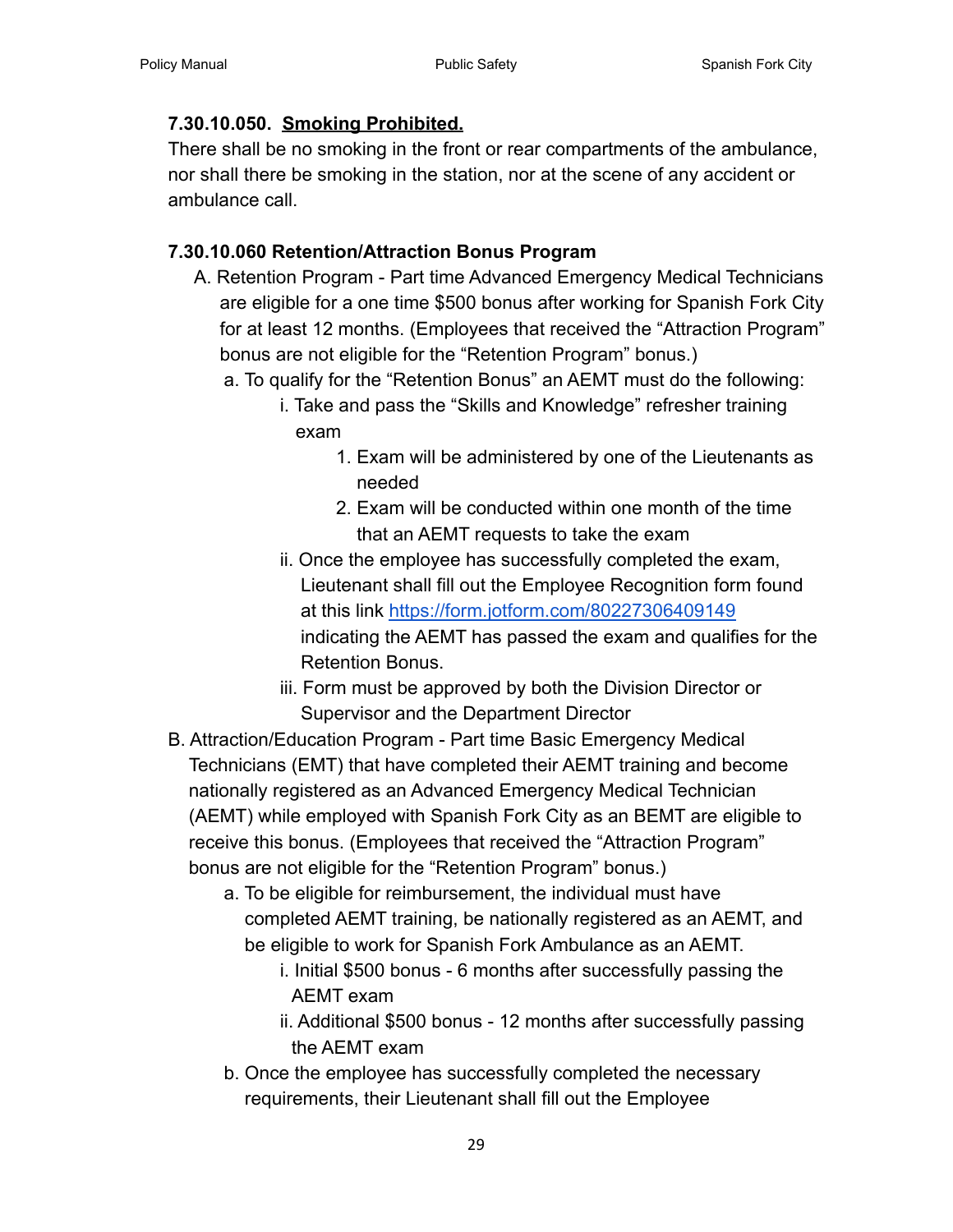Recognition form found at this link

<https://form.jotform.com/80227306409149> indicating the AEMT has filled the requirements qualifies for the Attraction Bonus.

○ Form must be approved by both the Division Director or Supervisor and the Department Director

*(amended October 2021 Admin Order 01-21)*

# <span id="page-29-0"></span>**[7.30.10.070. Public Statements.](#page-2-0)**

Information relative to the affairs of the division shall only be furnished to personnel connected with the public safety department or city manager's officer. Employees are not authorized to make statements to the news media or general public concerning any emergency responded to by the department. Information required at the scene will be dispensed by the officer in charge. News releases, public statements or statistical information or similar information concerning department affairs and activities shall be handled by the Director of Public Safety.

# <span id="page-29-1"></span>**7.30.10.080. [Salaries and Wages.](#page-2-3)**

Compensation for employees shall be as established by the city council as outlined in the city salary schedule.

Emergency Medical Service (EMS) employees working special events will be paid at the overtime rate. Special events are in addition to the employee's regular shift. In order to work a special event, the employee need to be currently covering 80% of shifts and 60% of meetings. If the employees are scheduled to cover a regular shift and desire to go to an event, they must get their shift covered prior to signing up.

*(amended October 2, 2017-Admin Order 05-17)*

# <span id="page-29-2"></span>**7.30.10.090. Planned Recognition Program**

- A. Years of Service. All part-time EMTs who have a 5, 10, 15, 20, 25, 30, 35, 40-year anniversary with the city during the year prior to the awards banquet shall receive a bonus and certificate.
	- a. Years of service awards will be presented at the annual EMS Awards Banquet.
	- b. Prior to the awards banquet the Division Director or their appointee shall fill out the Employee Recognition form found at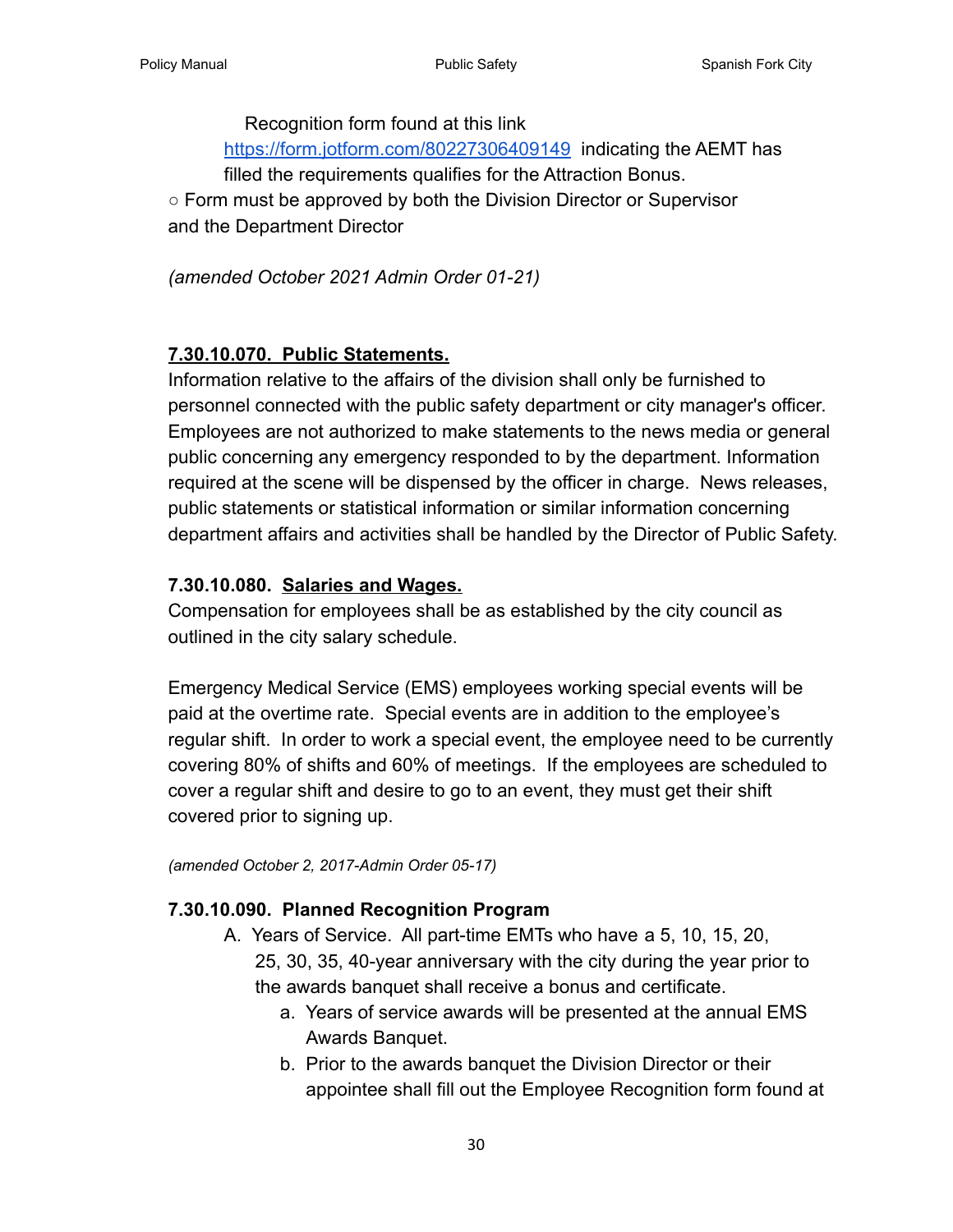this  $LINK$  indicating the part-time EMT qualifies for the Years of Service Bonus.

- c. Form must be approved by the Division Director or Supervisor, together with the Department Director's approval.
- d. A certificate of service and pin from the Division Manager, Department Director or the Mayor shall be given to the part-time employee for 5 years of service
- e. A certificate of service from the Division Manager, Department Director or the Mayor shall be given to the part-time employee and notice of the dollar amount added to their payroll check of \$10 for every year of service starting at the 10 year mark. (\$100 for 10 years, etc.)
- B. EMS Awards Banquet. An awards banquet will be held annually and typically during the month of February.
	- a. The following awards will be given.
		- i. Crew of the Year
		- ii. EMT of the Year
		- iii. Call of the Year
	- b. Nominations for these awards will be received from EMT employees during the business meeting held in January.
	- c. Leadership will discuss and vote on the nominees to determine those who will receive the award(s).
	- d. Each award will consist of a plaque and/or certificate.

*(amended October 26, 2021 Admin Order 02-21)*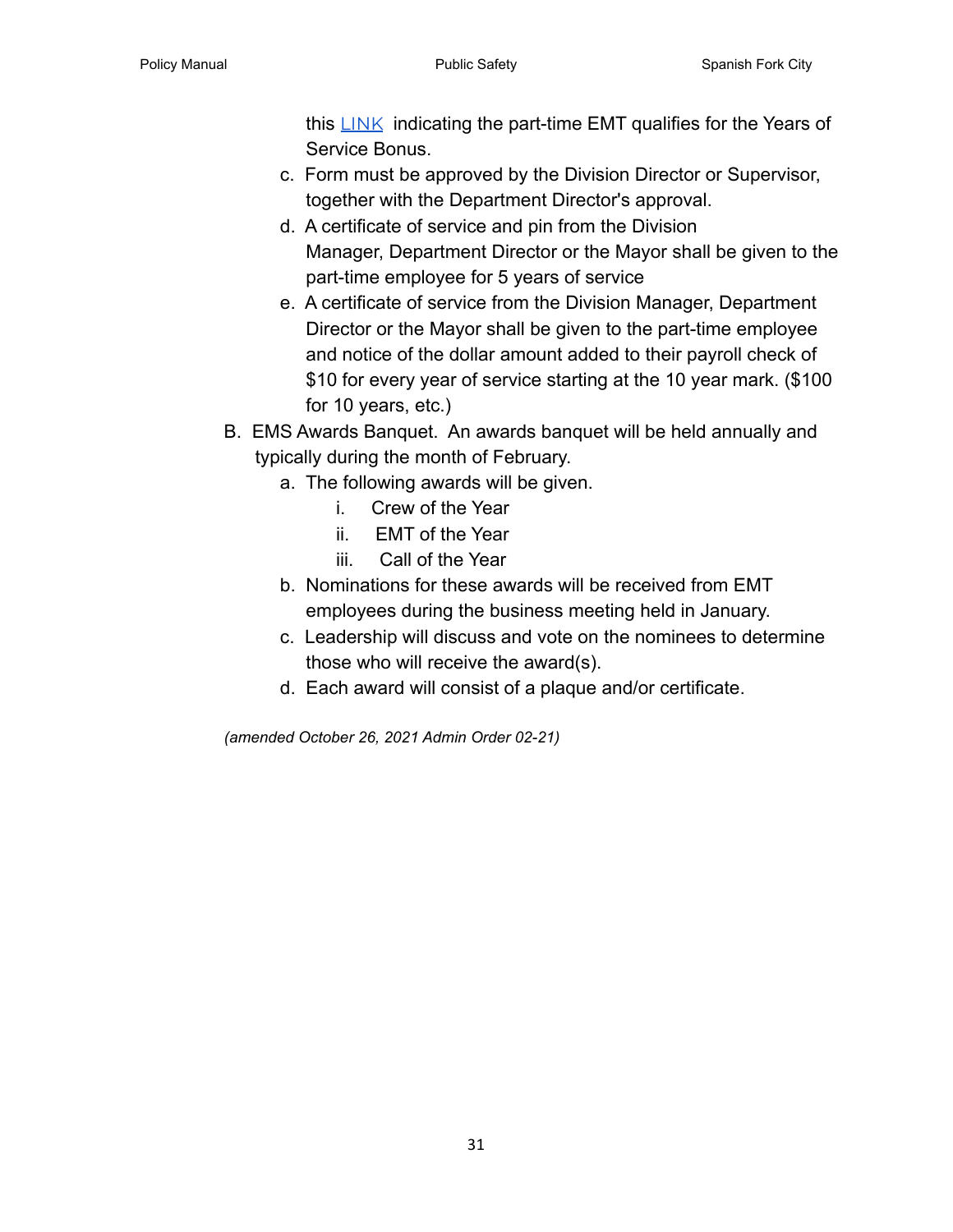#### <span id="page-31-0"></span>**7.30.20. [Command and Control.](#page-2-4)**

# **7.30.20.010. [Chain of Command.](#page-31-1)**

**7.30.20.020. [Appointment and Terms.](#page-31-2)**

#### <span id="page-31-1"></span>**7.30.20.010. [Chain of Command.](#page-2-5)**

Under the direction of the Director of Public Safety, the Emergency Services Manager is responsible and in charge of all functions of the Emergency Medical Service (EMS) division, both at the Emergency Medical Service (EMS) scene and the station. In his/her absence the lieutenant shall take command. The Emergency Services Manager shall report to the Director of Public Safety.

#### <span id="page-31-2"></span>**7.30.20.020. [Appointment and Terms.](#page-2-6)**

Appointment and removal of the Emergency Services Manager shall be by the Public Safety Director. Recommendations of appointment and removal of other officers shall be made by the Emergency Services Manager to the Public Safety Director and City Manager for final approval.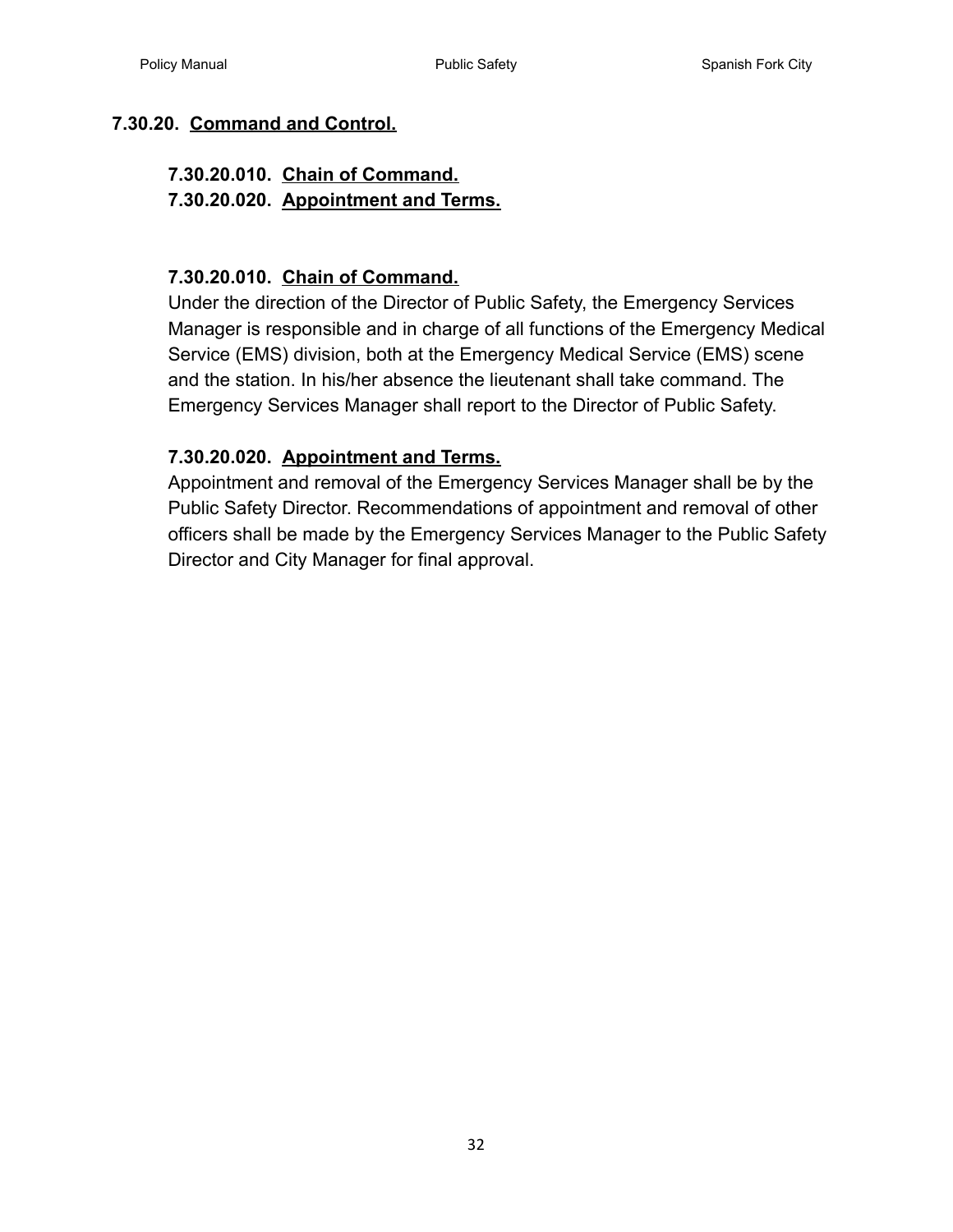#### <span id="page-32-0"></span>**7.30.30. [Employment Qualifications and Standards.](#page-2-7)**

**7.30.30.010. [Applicants.](#page-32-2) 7.30.30.020. Response to Calls 7.30.30.030. [Volunteers.](#page-32-3) 7.30.30.040. [Personal Responsibility for Shift Coverage.](#page-33-0)**

#### <span id="page-32-2"></span><span id="page-32-1"></span>**7.30.30.010. [Applicants.](#page-2-8)**

A. (Must be 18 years of age or older). All applications for employment with the Spanish Fork Emergency Medical Service (EMS) division shall be in writing and shall be filed with the city human resource division. All applications are referred to the division for review. All associates shall have priority over new applicants for active status placement.

B. Upon final selection of an applicant, a personnel action form must be completed and signed.

C. The City of Spanish Fork is an equal opportunity employer. No person shall be disqualified upon the basis of race, color, national origin, gender, age, or handicap.

D. An applicant, when selected for employment, will be required to pass a medical examination, as directed by the city.

#### **7.30.30.020. Response to Calls**

Employees must be able to respond to the station when on call within six minutes from initial page.

#### <span id="page-32-3"></span>**7.30.30.030. Volunteers.**

A. Any emergency medical technician in good standing, wishing to withdraw as an active employee, may request to be placed on the volunteer list. If a volunteer desires to be placed on the active list, he/she may make application to do so.

B. Volunteers may attend meetings and other activities of the division. Volunteers shall have priority to be placed on active status over new applicants, as long as they have current EMT certification. Meeting attendance of at least fifty percent (50%) is required for volunteer status. Failure to meet meeting attendance requirements shall be grounds for dismissal. Upon forfeiture of EMT certification, associates shall be dropped from the volunteer list.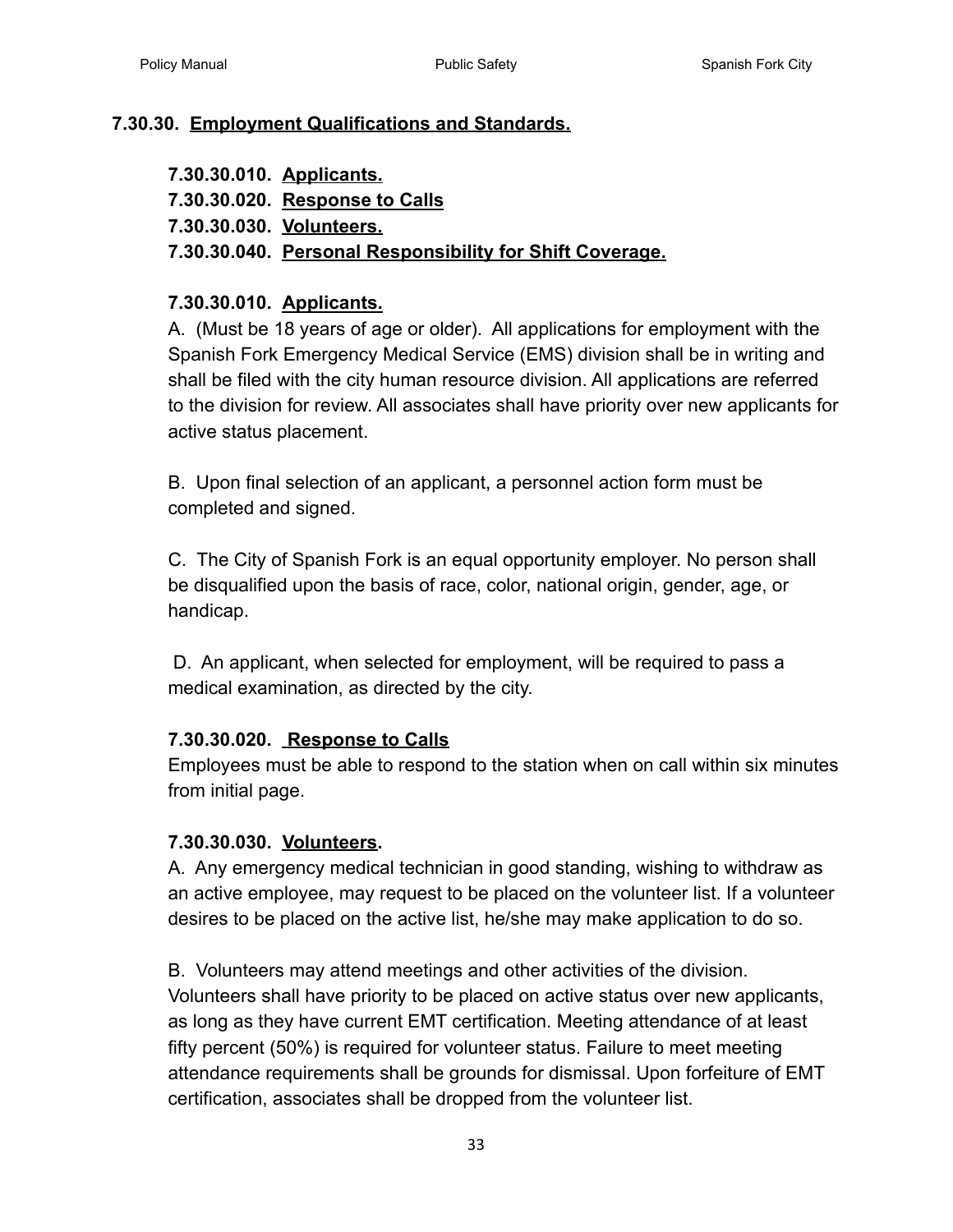# <span id="page-33-0"></span>**7.30.30.040. Personal Responsibility for Shift Coverage.**

All employees are personally responsible to ensure their primary and backup shifts are covered by themselves or another active employee of the division. Failure to provide shift coverage will result in disciplinary action. All employees covering shifts are required to sign the daily shift board, certifying they are on call and notifying the crew of their coverage. Employees are also responsible to complete their own time cards on the City's timecard system to accurately reflect any changes to the schedule.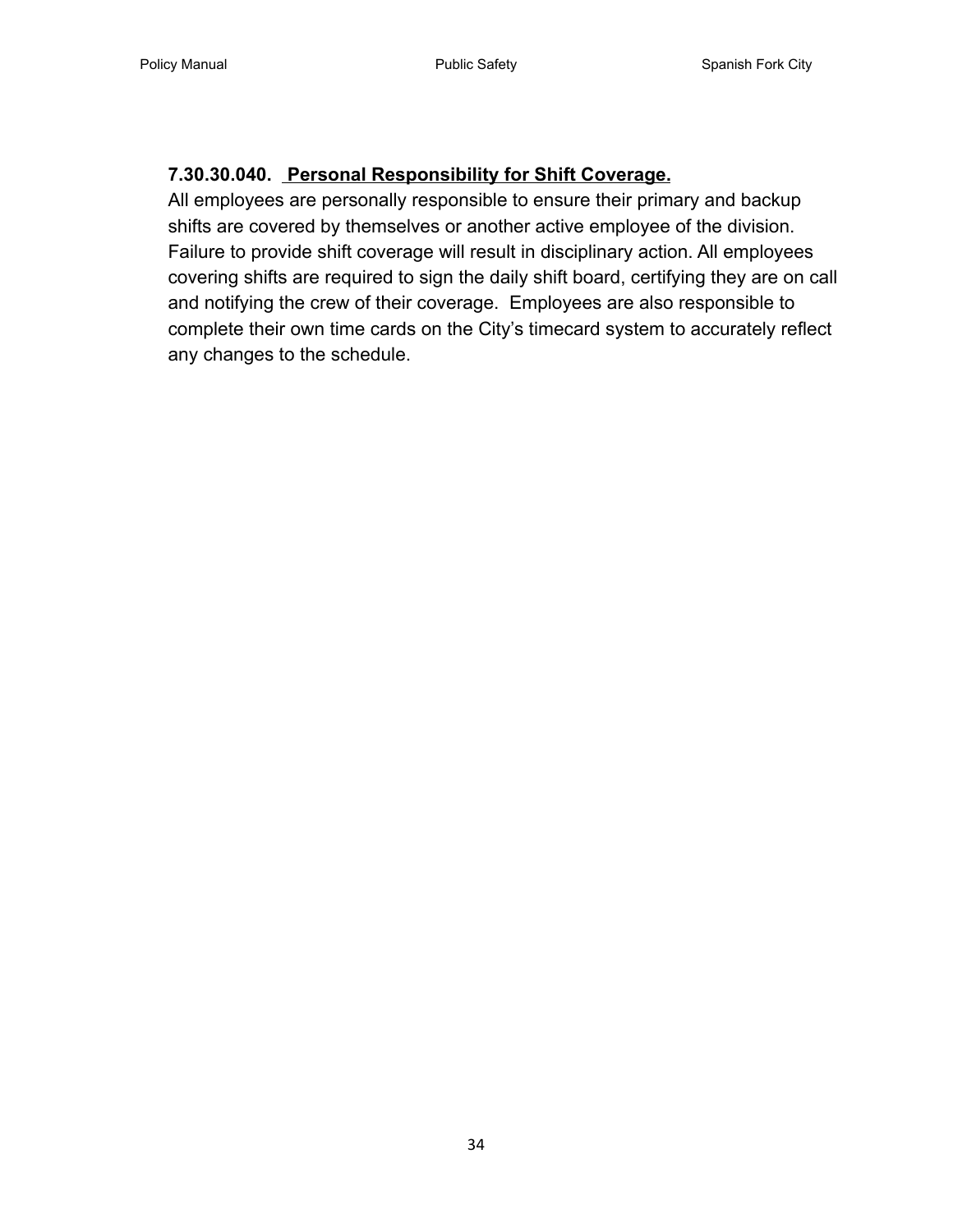#### <span id="page-34-0"></span>**7.30.40. Responding to Emergencies.**

**7.30.40.010. [Traffic Laws.](#page-34-1) 7.30.40.020. [Route to Station.](#page-34-2) 7.30.40.030. Response Requirements. 7.30.40.040. [Radio Response to Calls.](#page-34-3) 7.30.40.050. [Placement of Ambulance.](#page-34-4) 7.30.40.060. [Safety at Scene.](#page-35-0) 7.30.40.070. [Use of Radio.](#page-35-1)**

#### <span id="page-34-1"></span>**7.30.40.010. [Traffic Laws.](#page-2-9)**

It is the responsibility of employees, when responding to an alarm, to observe the motor vehicle code and all safety rules, realizing that they have the responsibility for the welfare of the public. ALL TRAFFIC LAWS ARE TO BE OBEYED. Upon reaching the station, personnel are to legally park in designated stalls on the south side and in back of the station.

#### <span id="page-34-2"></span>**7.30.40.020. [Route to Station.](#page-2-10)**

Personnel responding to emergencies will be required to take the most expedient route available to the station. Personnel are required to go directly to the nearest East/West through street. These include 800 North, 400 North, Center Street and 300 South.

#### **7.30.40.030. [Response Requirements.](#page-2-11)**

There must be at least two (2) EMT's responding to all calls. In order to transport a patient from the scene, there must be at least one certified intermediate EMT.

#### <span id="page-34-3"></span>**7.30.40.040. [Radio Response to Calls.](#page-2-12)**

It is the responsibility of all employees in charge of any vehicle that is responding to a call or other activity to see that the central dispatcher is notified of such response. Upon arrival at the scene, the crew will immediately notify central dispatch and will also notify them of additional equipment or personnel needs and any environmental hazard or unusual condition or situation.

# <span id="page-34-4"></span>**7.30.40.050. [Placement of Ambulance.](#page-2-13)**

When parking the ambulance at calls or other activities, employees will ensure the ambulance is not in danger and that it will not block or impede the movement of other vehicles at the scene or vehicles which may arrive later. When an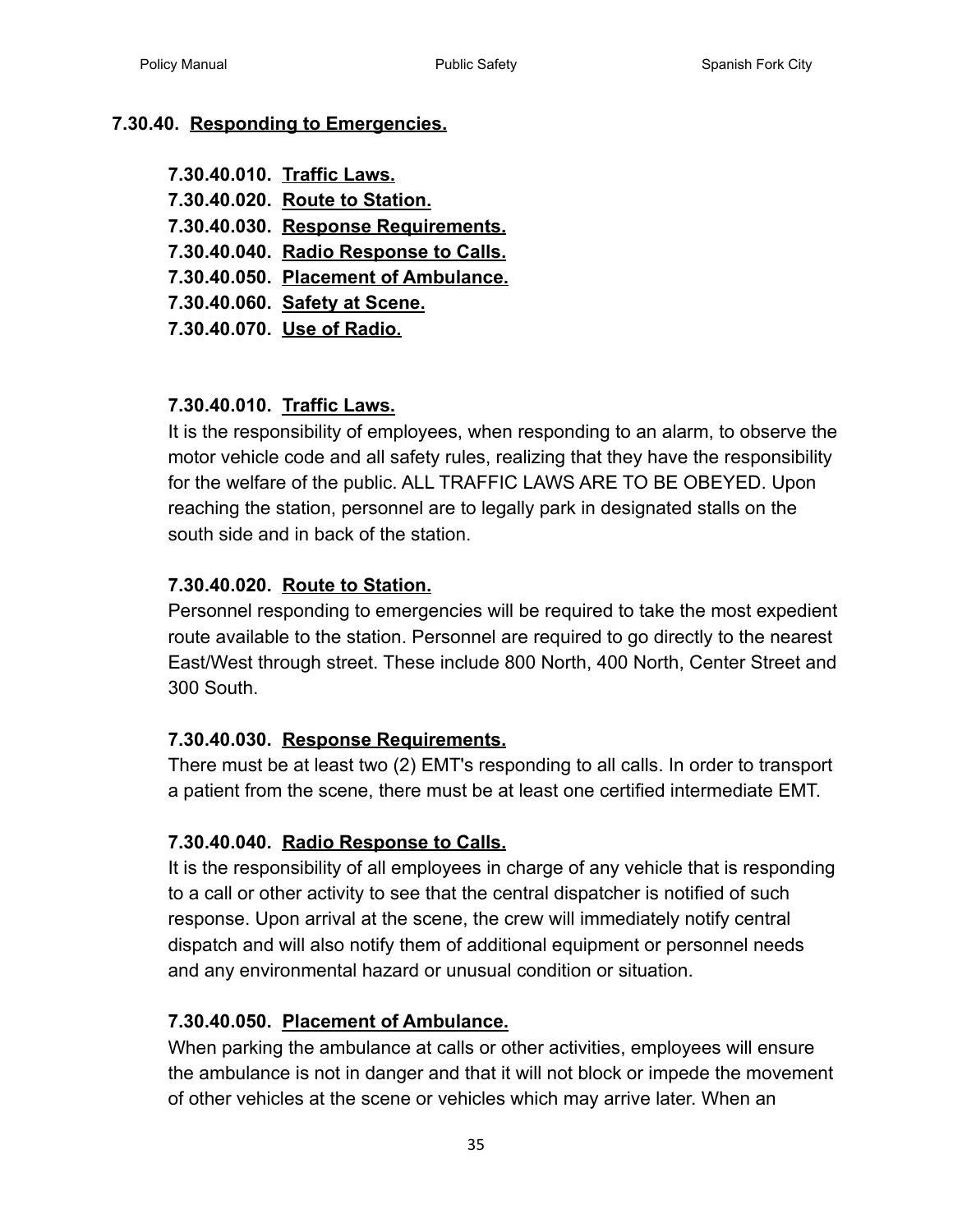ambulance must be parked on a road or roadside, proper warning lights shall be displayed for the protection of the equipment and employees.

#### <span id="page-35-0"></span>**7.30.40.060. [Safety at Scene.](#page-2-14)**

All employees shall be alert for hazardous conditions or situations at the scene or other activity. It is the duty of the person who discovers any hazardous condition or situation to warn all people nearby and to take reasonable steps or measures to correct or eliminate the hazard. If the hazard cannot be corrected or eliminated, then it should be marked as a warning to others and the officer in charge notified immediately of its existence.

#### <span id="page-35-1"></span>**7.30.40.070. [Use of Radio.](#page-2-15)**

Proper radio procedures will be strictly adhered to at all times. Radios are only to be used for official division business. All messages are to be courteous, short and to the point. No unnecessary conversations will be permitted. Personnel should use plain speech on the radio.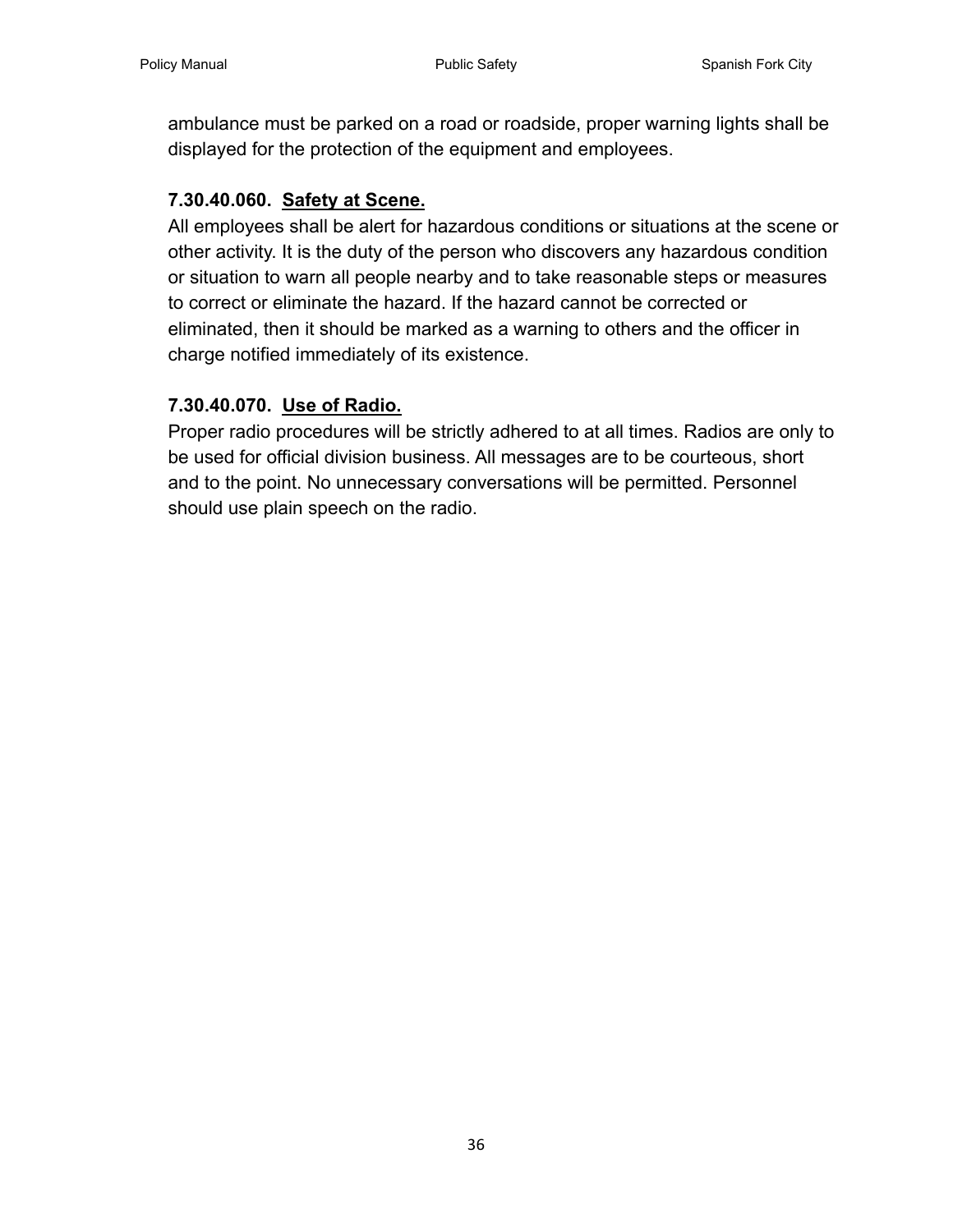#### <span id="page-36-0"></span>**7.30.50. [Clothing, Equipment and Vehicles.](#page-2-16)**

- **7.30.50.010. [Protective Gear.](#page-36-1)**
- **7.30.50.020. [Employee Appearance.](#page-36-2)**
- **7.30.50.030. [Tools and Equipment.](#page-36-3)**
- **7.30.50.040. [Vehicles Ready for Response.](#page-36-4)**
- **7.30.50.050. [Stocking Requirements.](#page-36-5)**
- **7.30.50.070. [Familiarization with City.](#page-37-0)**

# <span id="page-36-1"></span>**7.30.50.010. [Protective Gear.](#page-2-17)**

All personnel are required to wear appropriate protective gear (gloves, masks, coats, safety belts, eyewear). When and where the circumstances warrant, personnel will not handle a patient without appropriate protective gear.

#### <span id="page-36-2"></span>**7.30.50.020. [Employee Appearance.](#page-2-18)**

Upon responding to a call, each employee shall be neat, clean and professionally dressed in the appropriate division uniform.

#### <span id="page-36-3"></span>**7.30.50.030. [Tools and Equipment.](#page-2-19)**

No equipment, tools or supplies shall be taken from the ambulance except for use at the scene of a call or other approved activity. No tools or other equipment of the division are to be loaned for private use.

#### <span id="page-36-4"></span>**7.30.50.040. [Vehicles Ready for Response.](#page-2-20)**

A. All vehicles shall be kept serviced and ready for immediate response to and use at alarms. It is the responsibility of the employee in charge of any apparatus, equipment or vehicle to see that this is done immediately upon returning to the station from an alarm or other activity, regardless of the hour of the day or night. The inability to accomplish this shall be reported on the approved forms showing the repairs that are needed in order to return the apparatus to service.

B. Any repairs or maintenance that may be required shall be immediately reported to the appointed officer, or city mechanics.

#### <span id="page-36-5"></span>**7.30.50.050. [Stocking Requirements.](#page-2-21)**

A. After completion of ANY call, the ambulance shall be restocked, cleaned, and refueled. When refueling on weekends, holidays and after hours, the crews shall insure the gates at the city shops are properly secured.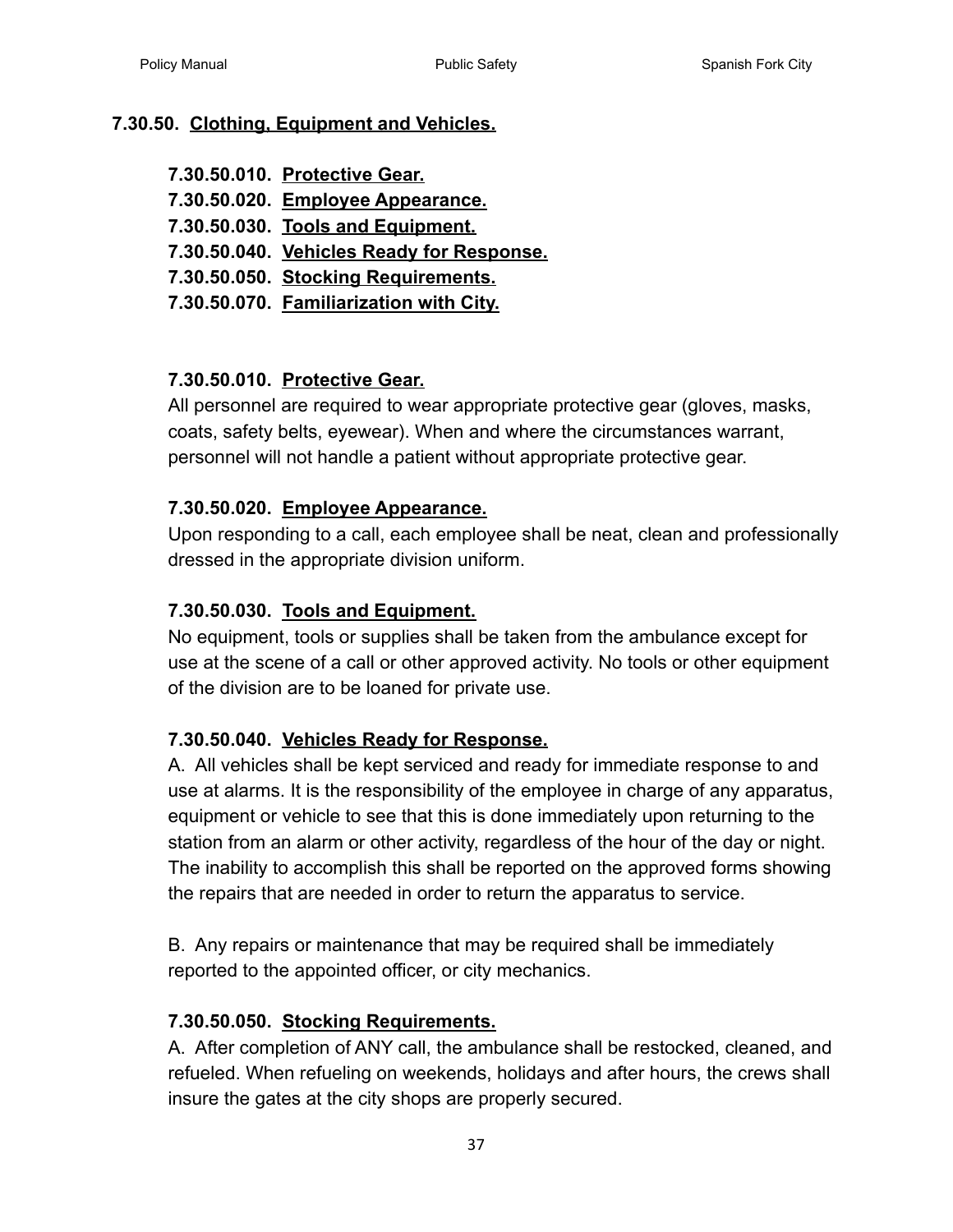B. The Emergency Medical Service (EMS) crew shall replace all equipment, as is possible, used on said call before leaving the hospital or other destination, should the ambulance need to respond en route to another call.

# <span id="page-37-0"></span>**7.30.50.070. [Familiarization with City.](#page-2-22)**

All employees shall acquaint and familiarize themselves with the location of the main topographical features (such as roads, fire roads, peaks, canyons, streams, communities, landmarks, street addresses, etc.) of the area so that they may readily find their way to assignments or so that they can easily understand and follow reasonable directions to alarms and emergencies.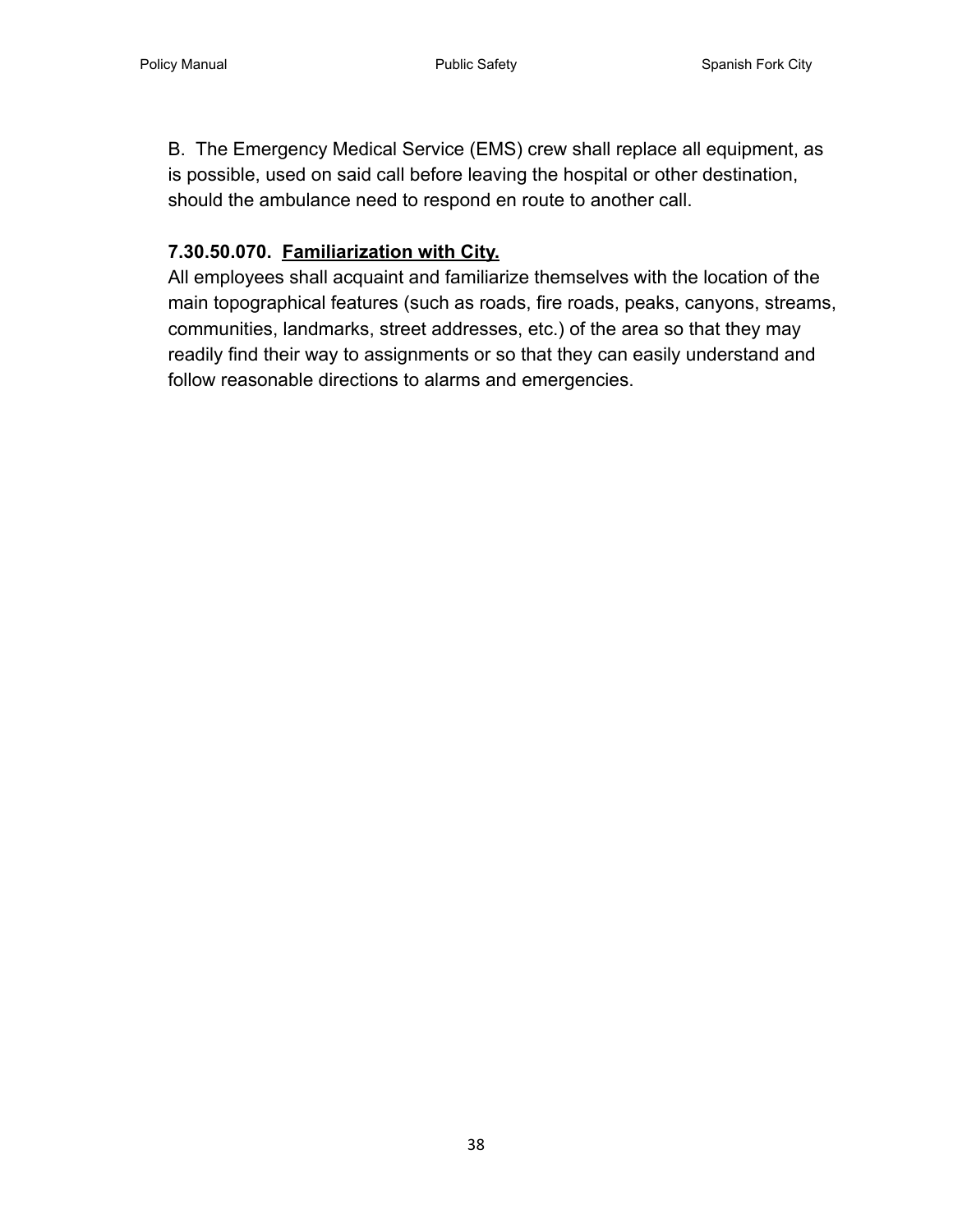#### <span id="page-38-0"></span>**7.30.60. [Training.](#page-2-23)**

- **7.30.60.010. [Scheduled Training.](#page-38-1)**
- **7.30.60.020. [Scheduled Meetings.](#page-38-2)**
- **7.30.60.030. [Attendance Requirements.](#page-38-3)**
- **7.30.60.040. [Extended Absence.](#page-39-0)**
- **7.30.60.050. [EMT Training Requirements.](#page-39-1)**
- **7.30.60.060. [Emergency Medical Service \(EMS\) Conferences.](#page-39-2)**
- **7.30.60.070. Advance Notification for Non-Attendance.**

# <span id="page-38-1"></span>**7.30.60.010. [Scheduled Training.](#page-2-24)**

Meetings will be scheduled on a weekly basis. Meetings dates/times may be changed by the Emergency Services Manager as needed. All employees are expected to attend scheduled meetings. Credit for meeting attendance is given if the member attends 1 hour of a scheduled meeting (or the completion of the meeting if the meeting last less than 1 hour). Minimum meetings attendance requirements must be met. Employees will be paid for whatever portion of the meeting they attend.

# <span id="page-38-2"></span>**7.30.60.020. [Scheduled Meetings.](#page-2-25)**

Training will be conducted during the weekly scheduled meetings. It shall be the duty of all personnel to attend scheduled training sessions. Credit for training hours will be given to each employee for the amount of time the employee spends at each training session. Each person is responsible to maintain the number of training hours required by the state for certification/re-certification.

#### <span id="page-38-3"></span>**7.30.60.030. [Attendance Requirements.](#page-2-26)**

A. Attendance at a minimum of 60% of the total meetings for the year is required of all employees. If an employee is absent from a meeting, it is his/her responsibility to contact other employees/volunteers in attendance at said meeting for information.

B. Employees coming to meetings under fifteen (15) minutes later after the meeting has begun shall be reported present for purposes of meeting credit. Any volunteer coming in over fifteen (15) minutes late may be considered absent for that meeting for purposes of credit. Employees shall receive compensation for any time spent in training.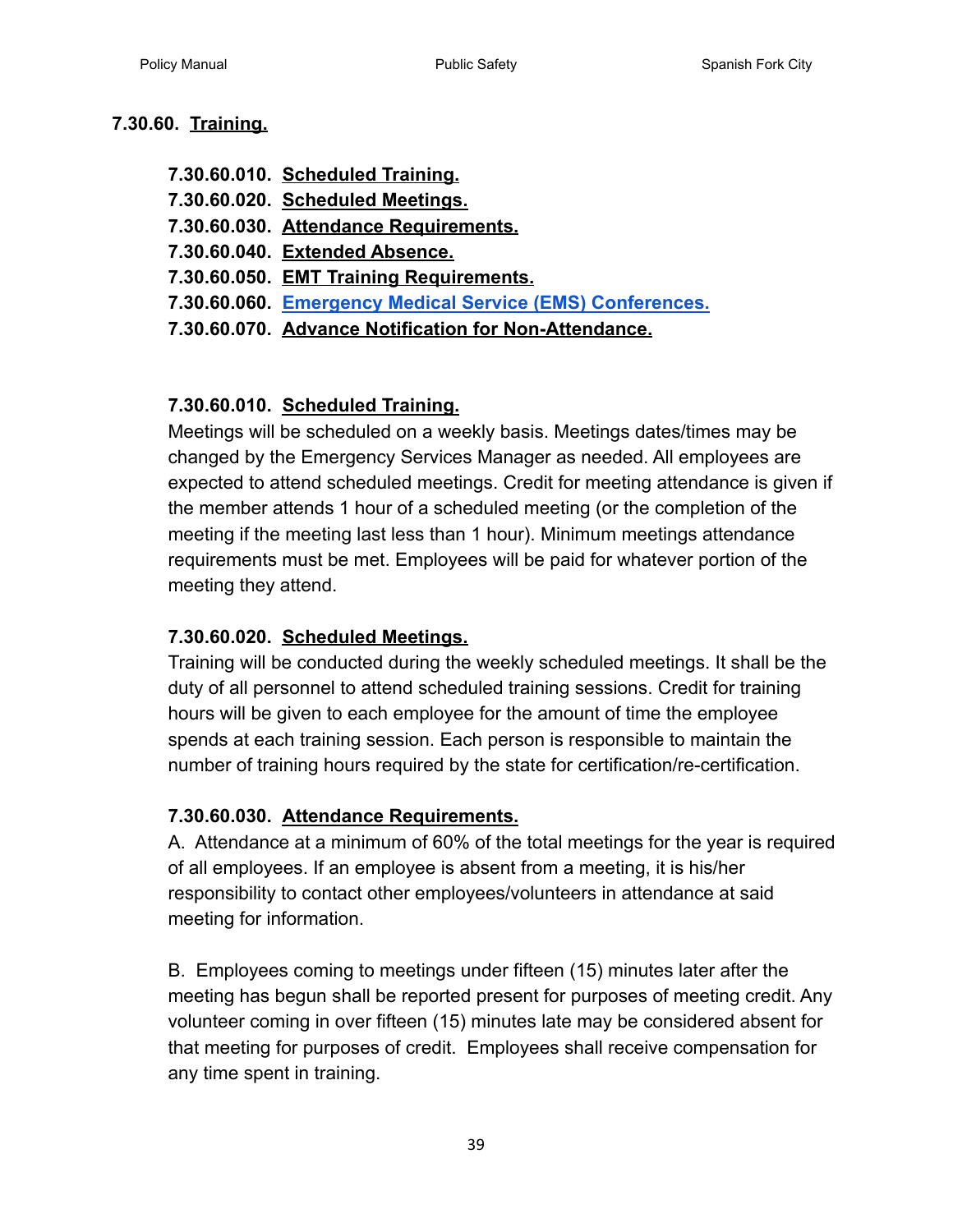C. Any employee who shall be absent for three (3) consecutive meetings shall be subject to the appropriate disciplinary action up to and including termination.

#### <span id="page-39-0"></span>**7.30.60.040. [Extended Absence.](#page-3-0)**

A. If an employee cannot take his/her shift for a period of three (3) months or longer, the Emergency Services Manager and lieutenants shall review the reasons and make one of the following decisions: 1) leave employee on active status; or 2) terminate the employee.

B. Employees unable to attend scheduled meetings for long periods of time, shall be required to maintain their certification and training through employee study and/or attendance at other Emergency Medical Service (EMS) division meetings held on other nights, to the satisfaction of division officers.

#### <span id="page-39-1"></span>**7.30.60.050. [EMT Training Requirements.](#page-3-1)**

All applicants of the Spanish Fork Emergency Medical Service (EMS) Division desiring to enroll in an available and approved EMT certification course must meet the following guidelines:

- 1 be an employee of the division for a minimum of twelve months;
- 2 attend the minimum required training meetings per month;
- 3 attend all EMT training classes;
- 4 after completion of course, fulfill one (1) year of service to Spanish Fork Emergency Medical Service (EMS) Division or reimburse the city for the cost of said course; and
- 5 accept advanced training when qualifications have been met.

# <span id="page-39-2"></span>**7.30.60.060. [Emergency Medical Service \(EMS\) Conferences.](#page-3-2)**

A. As allowed by budget and need, employees of the Emergency Medical Service (EMS) division are encouraged to attend Emergency Medical Service (EMS) conferences to maintain skills and certification. The city will pay for conferences based on the following guidelines, employees must :

- 1 be a certified EMT within the State of Utah;
- 2 be an employee in good standing according to policies, guidelines, attendance, etc.; and
- 3 cover eighty- percent (80%) or more of shifts (main and backup combined) will have conference tuition paid and will be eligible for attendance.
- 4 be eligible to attend conferences and attend training meetings with sixty percent (60%) or more attendance will also have hotel, per diem meals,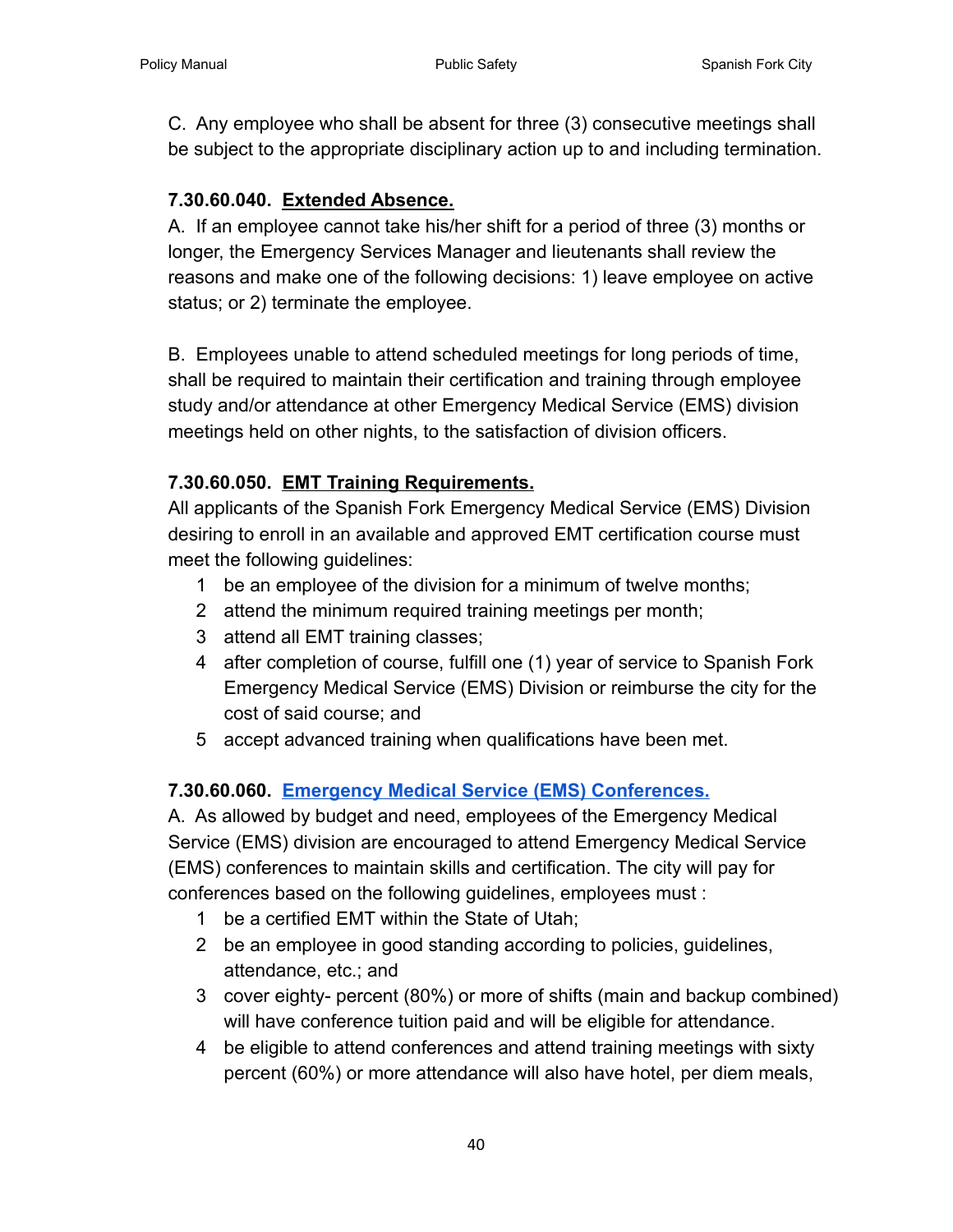and mileage paid for by the city. If below sixty percent (60%) meeting attendance these expenses are paid for by the employee.

5 All employees enrolled in conferences are required to attend all conference meetings paid for by the city.

B. If an employee is registered then unable to attend the conference, a seven (7) day advance notification must be given to the Emergency Services Manager, or a full reimbursement to the city will be required of said member.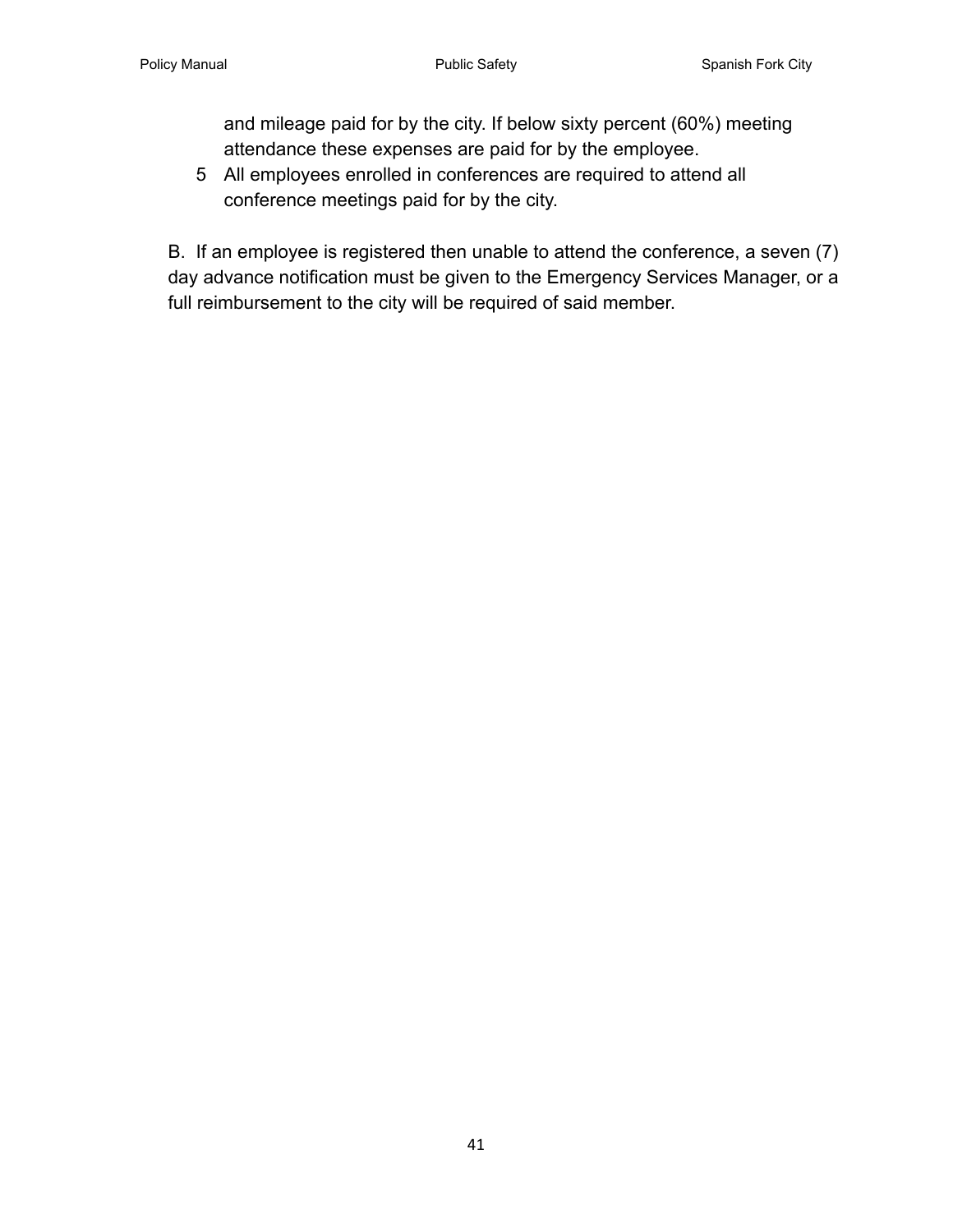# <span id="page-41-1"></span><span id="page-41-0"></span>**7.30.70. [Reports.](#page-3-3)**

# **7.30.70.010. [Reports.](#page-3-4)**

Each crew is responsible to ensure appropriate reports are completed immediately after each call. Reports will be filed in the designated station location.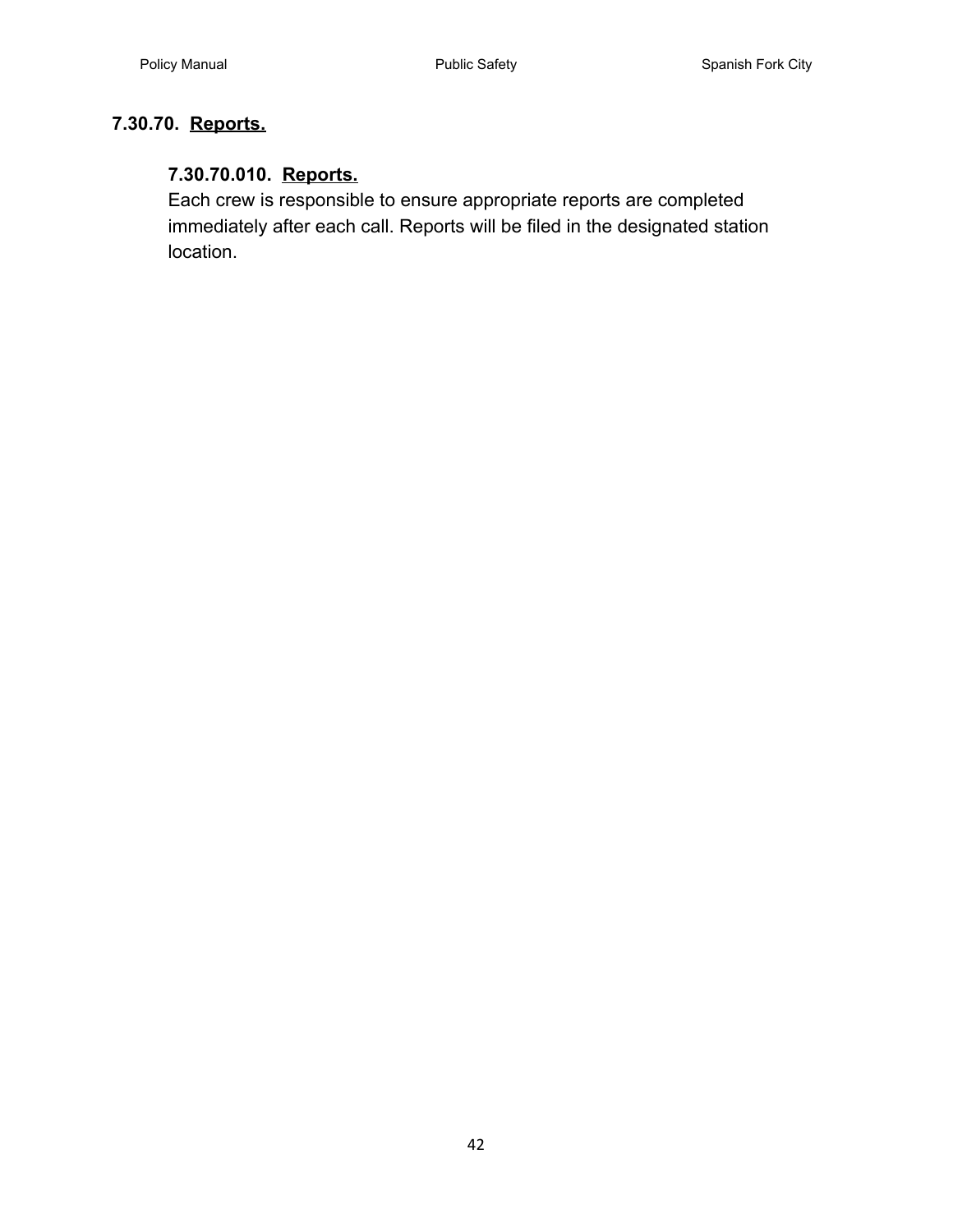#### <span id="page-42-1"></span><span id="page-42-0"></span>**7.30.80. [Transporting Patients.](#page-3-5)**

Individuals may be transported in the ambulance based on the following criteria:

# **A. [Parent of Minor.](#page-3-6)**

The parent of a minor child may be permitted in the front or back of the ambulance for comfort of the child. The parent must wear a seat belt.

# <span id="page-42-2"></span>**B. [Request of Law Enforcement.](#page-3-7)**

Law enforcement may request that an uninjured person may be transported with an injured victim in order to clear the scene and/or to keep occupants together, or because there is no other way for the individual to be transported. The individual must wear a seat belt.

# <span id="page-42-3"></span>**C. [Elderly Patient Spouse.](#page-3-8)**

When transporting an elderly patient and the spouse requests to go and has no other way of getting to the hospital at that time. The spouse must wear a seat belt.

# <span id="page-42-4"></span>**D. [Crew Chief Discretion.](#page-3-9)**

The crew chief has the discretion to allow a family member to be transported with the patient for various reasons related to safety, medical, or emergency situations. The individual will then ride in the front of the ambulance and will wear a seat belt.